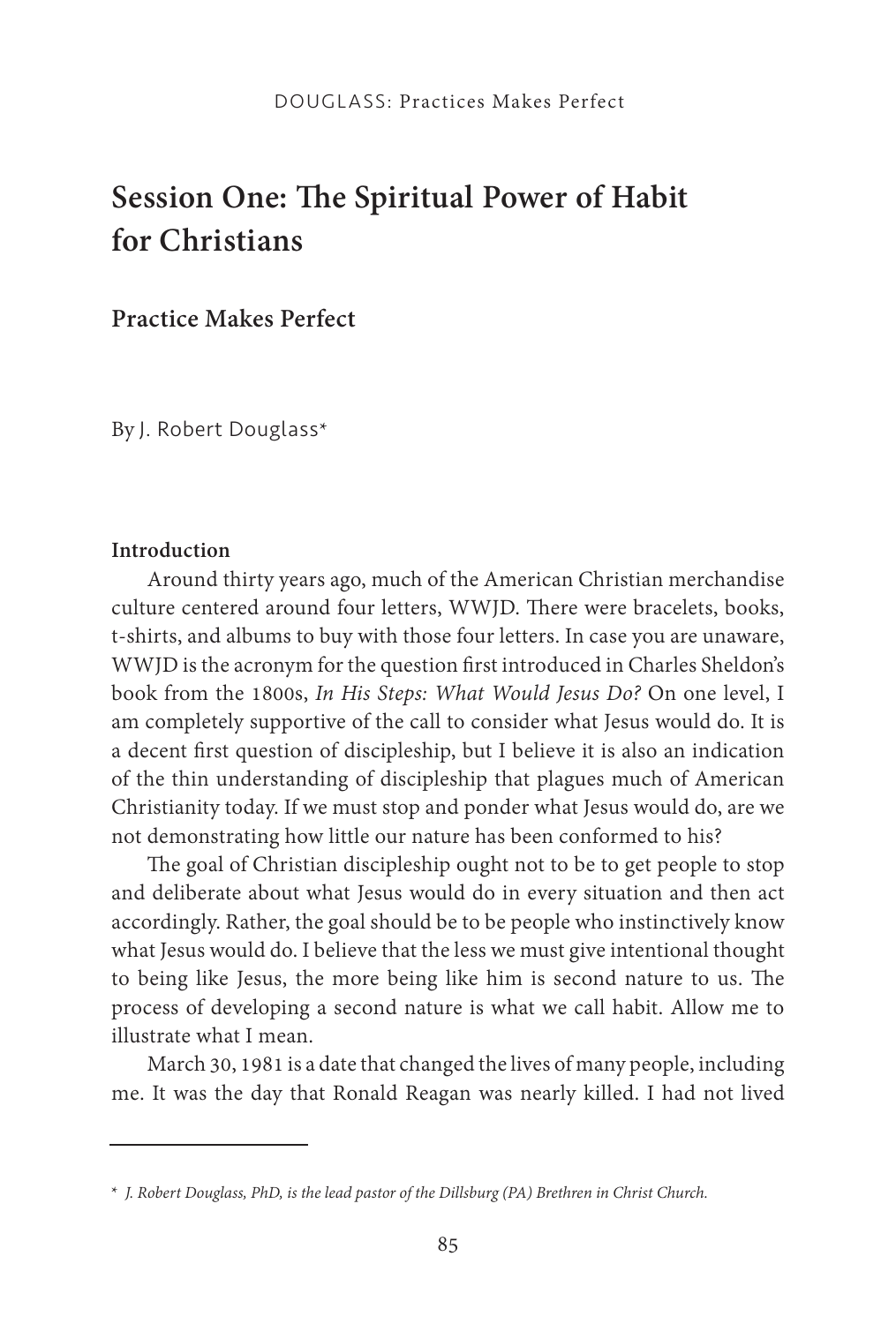through the assassinations of Martin Luther King, Jr. or the Kennedys, so as a young person, I was shocked that this could happen. After that day, my world seemed a little less innocent and safe.

While the assassination attempt unsettled me, it also fascinated me. At the time, I was enamored by badges, blinking lights, and sirens. I remember watching the video on the news that evening and being amazed at the speed with which several of the men in suits near Reagan suddenly had automatic weapons in their hands. The guns seemed to appear out of thin air. As exciting as that was, with the passing of time the focus of my interest about that day has shifted from the men with the guns to the ones who did not draw theirs.

Tim McCarthy was a 31-year-old Secret Service agent at the time. When the gunfire began, Tim stretched out his arms and legs to make himself into the largest barrier he could. Tim's actions to shield the President resulted in Tim being shot in the chest.

Agent Jerry Parr was there that day too. He and Agent Ray Shaddick were the ones who pushed Reagan into the limousine. Jerry then dove on top of the President to protect him as the car sped away. Tim, Jerry and the other agents not only saved Ronald Reagan; they also demonstrated what was possible through practice.

One of the most basic of human instincts is self-preservation. When we feel anxious and threatened, our bodies constrict. Every six months, I leave fingernail marks in my dentist's examination chair demonstrating this point. This instinct to constrict is what causes us to duck at sudden loud noises. When the gunfire started on March 30, nearly everyone ducked, including the DC Metro Police officers who were present.

There is nothing wrong with ducking. Ducking at gunfire is not a sign of cowardice. It is what all humans who are not frozen in fear and confusion instinctively do. The question is not why weren't those who ducked brave? The much more intriguing question is, why didn't everyone duck? How is it possible that people can be trained to overcome the most natural reaction to the most dangerous situation? How can someone be trained to do something that is not merely contrary to our most basic instinct but diametrically opposed to it?

Not only were the actions of McCarthy and Parr contrary to the most basic human response; it was as if their natural instinct for self-preservation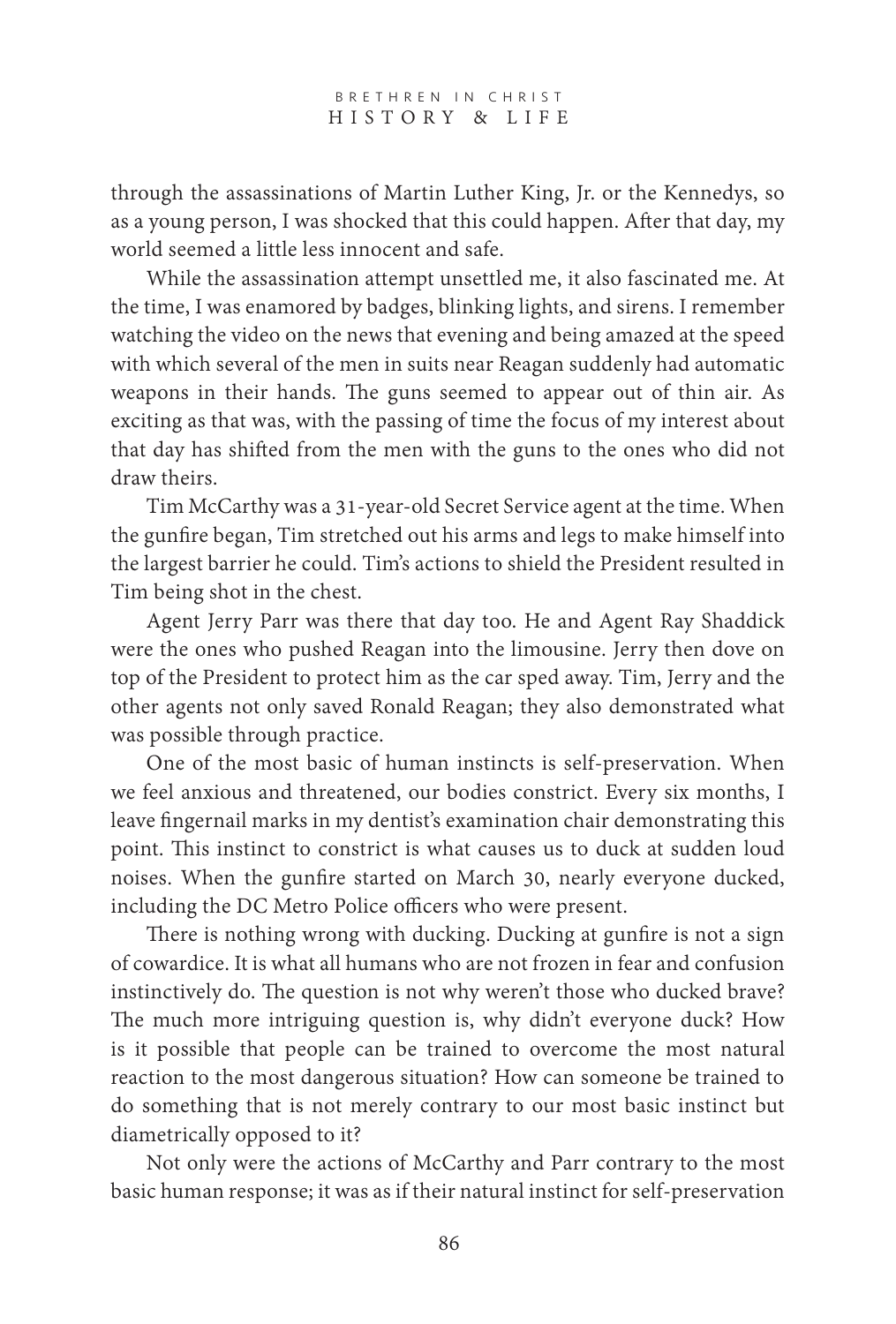was replaced with a new instinct. John Hinkley fired his gun six times in 1.7 seconds. This means that there was no time to consult a Standard Operating Procedure manual or to check-in with their supervisor (What Would Boss Do?). In fact, from the moment the first shot was fired, only .4 seconds elapsed before Jerry Parr began pushing the President into the car. Jerry Parr and Tim McCarthy were able to act as selflessly and quickly as they did because months and years before that day, they had made their response to this kind of situation second nature.<sup>1</sup> The process of making a particular way of acting second nature is called habit.

The purpose of this paper is to explore the concept of habit from a theological perspective and to discern ways that a more robust understanding of habit may contribute to our becoming more like Christ. Prior to beginning our task in earnest, we should be clear on a few matters. The first is the relationship between habit and salvation. Given the attention that this paper gives to the human effort of cooperating with God, it would be possible to make a wrong inference about a connection of habit to the initial stage of salvation, what we often call justification. This study offers no suggestion that a person can be made right with God by human effort or apart from God's grace. Rather, this paper is addressing the second stage of salvation, or what Christians often refer to as sanctification. The last issue to note before we begin is to understand that in the pursuit of a theology of habit, this study relies significantly on the thought of Thomas Aquinas. This is because no one in church history has examined habit as thoroughly or as theologically as he has. Let us see what we can glean from Aquinas.

# **Introduction to Aquinas**<sup>2</sup>

Aquinas is worthy of our attention for numerous reasons. The first is the sheer volume of his creative productivity. Someone with too much time on their hands has calculated that "in terms of a sheet of today's printer paper, Aquinas was writing an average of nearly twelve and a half pages of words

 $^1$  Those who rushed towards Hinkley in spite of the gunfire could be remembered here as well.<br><sup>2</sup> A few additional notes as we begin 1) Unless otherwise noted, the quotations from Aquinas a:

 $^2$  A few additional notes as we begin. 1) Unless otherwise noted, the quotations from Aquinas are from his *Summa Theologica*, *ST* hereafter. 2) I am using an old edition of that text which means that many quotations in this paper from Aquinas do not employ gender-inclusive language. 3) Much of Aquinas's thought on habit is based on Aristotle. I will not be continually making reference to the points on which they agree.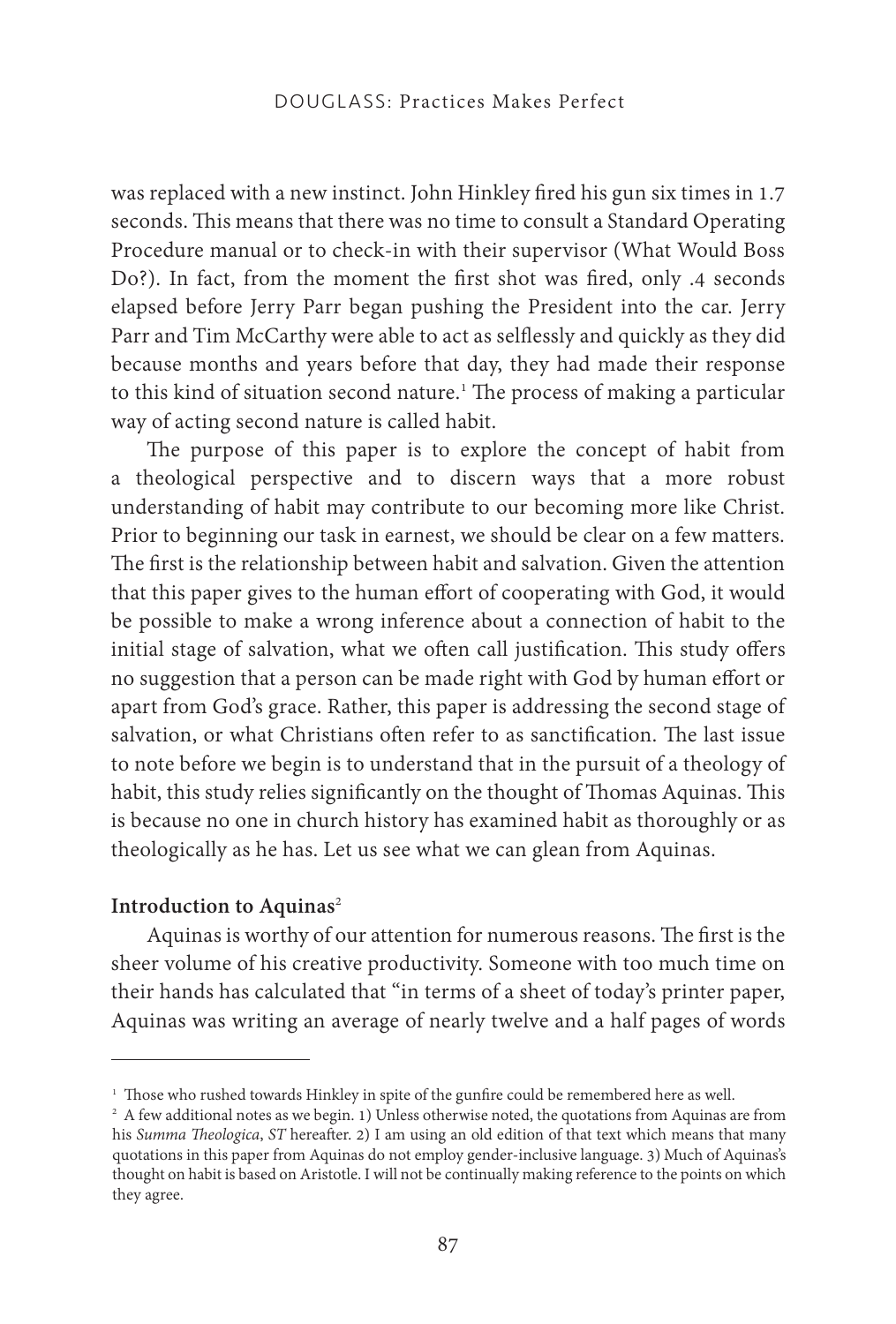a day, every day, all year long."<sup>3</sup> It is one thing to be writing as much as he did; it is quite another to have written things that people continue to find worthwhile after 800 years.

The second reason Aquinas deserves our attention is the depth and intricacy of his thought, but this also means that Aquinas can be perplexing. When one combines our unfamiliarity with his work with the amount that he wrote and the profundity of his thinking, the task of unraveling his thinking on habit so that we may benefit is challenging. The first step in this endeavor is to begin with a survey of the key terms he employs in his understanding of human beings.

## *Elements of Aquinas's thought*

## *1. Telos*

The first term that is important if we hope to understand Aquinas on habit is the concept of telos. Telos is the idea upon which Aquinas's entire system of habit is based and is one of the most promising for our purposes here. Telos is the Greek word for end, purpose, or goal. As we look to Aquinas for assistance for a theology of habit, it is important to realize the necessity of telos. No theology of habit is possible if there is no telos. The significance of this concept for our study is difficult to overstate.

It is important to realize that for the Greeks, an object's telos is part of its createdness. It is the end towards which it was made or the purpose for its existence. A person may decide for him/herself that the goal or purpose of his/her life is to become a doctor or to be famous on social media, but that is not what is meant by telos, because telos is chosen by the creator or is imposed upon the creature. An example of a telos-oriented or teleological question is "what are humans for"?

For reasons that will become apparent, it is also important to note that the telos of an object is connected to its nature. Stated another way, there is a relationship between an object's nature and its purpose. An example of this is that the telos or end of a race car is not when it is abandoned in a junkyard but when it goes fast in a race.

<sup>3</sup> Ezra Sullivan, *Heroic Habits: Discovering the Soul's Potential for Greatness* (Gastonia, NC: TAN Books, 2021), 11-12.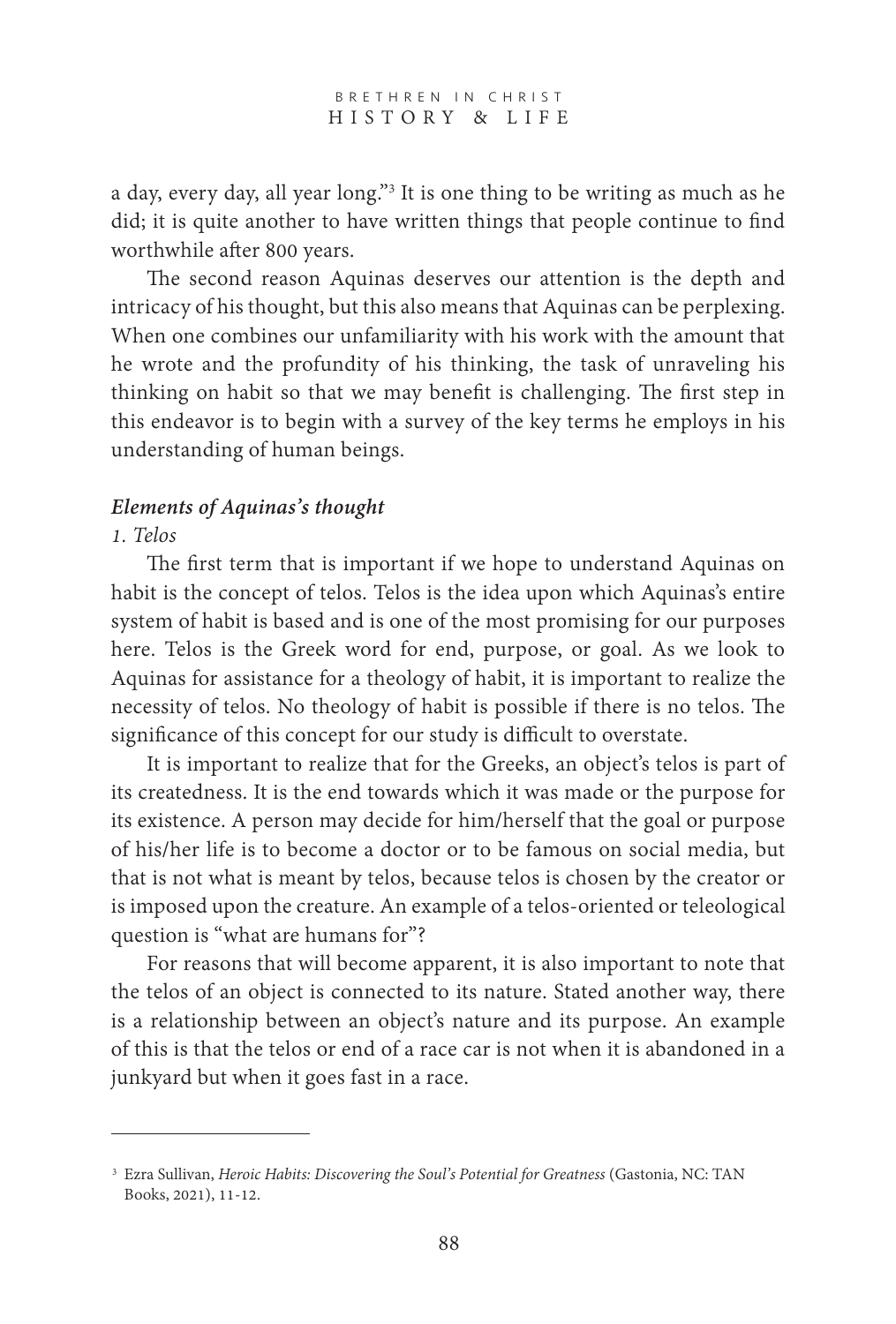Not only do creatures have their own telos that aligns with their nature, but actions have their own telos as well. The fact that we as humans have a telos means that we do things for reasons. For example, we get into our car in order to drive somewhere. We drive to the pharmacy in order to pick up a prescription. We take medicine in order to address some health issue. Aquinas believes that if one follows all of the "why" questions back, there must be a final end or ultimate reason for acting. Aquinas notes that "if there were no last end, nothing would be desired, nor would any action have its term, nor would the intention of the agent be at rest."<sup>4</sup> According to Aquinas, not only does every human act have a final end, we all share the same end. This is because he is convinced that all people share the same nature.5 If this is true, and if, as we have noted previously, telos arises from an object's nature, then humans share both the same nature and the same telos. DeYoung, McClusky, and Van Dyke note this when they write that "for Aquinas, not only is every action aimed at an end, which the agent [the one doing the acting] regards as a good, but, in the final analysis, every action is aimed at an ultimate end, of which Aquinas argues there is only one."<sup>6</sup>

## *2. Capacities, Imago Dei, and Quality*

Another important concept for Aquinas is capacity, which he sometimes refers to as a power to do something. All living things have been created with capacities. Both Aristotle and Aquinas understand that humans are animals, which means we share some capacity with other animals. For our purposes, the primary capacity that we share with other animals is the sense capacity or sense appetite. Animals and humans know certain things through their senses and desire things through them as well. Examples of this sense-desire are hunger and thirst. While both Aristotle and Aquinas agree that humans are animals, they also agree that we are not merely animals. Rather, we are rational animals.7

<sup>4</sup> *ST*, Ia IIae 4, 1.

<sup>5</sup> Christopher Shields and Robert Pasnua, *"e Philosophy of "omas Aquinas* (New York: Oxford University Press, 2016), 247.

<sup>6</sup> Rebecca Konyndyk DeYoung, Colleen McCluskey, and Christina Van Dyke, *Aquinas's Ethics: Metaphysical Foundations, Moralt "eory, and "eological Context* (Notre Dame: University of Notre Dame Press, 2009), 73.

<sup>7</sup> Aquinas, *On Being and Essence*, c. 2, n. 9.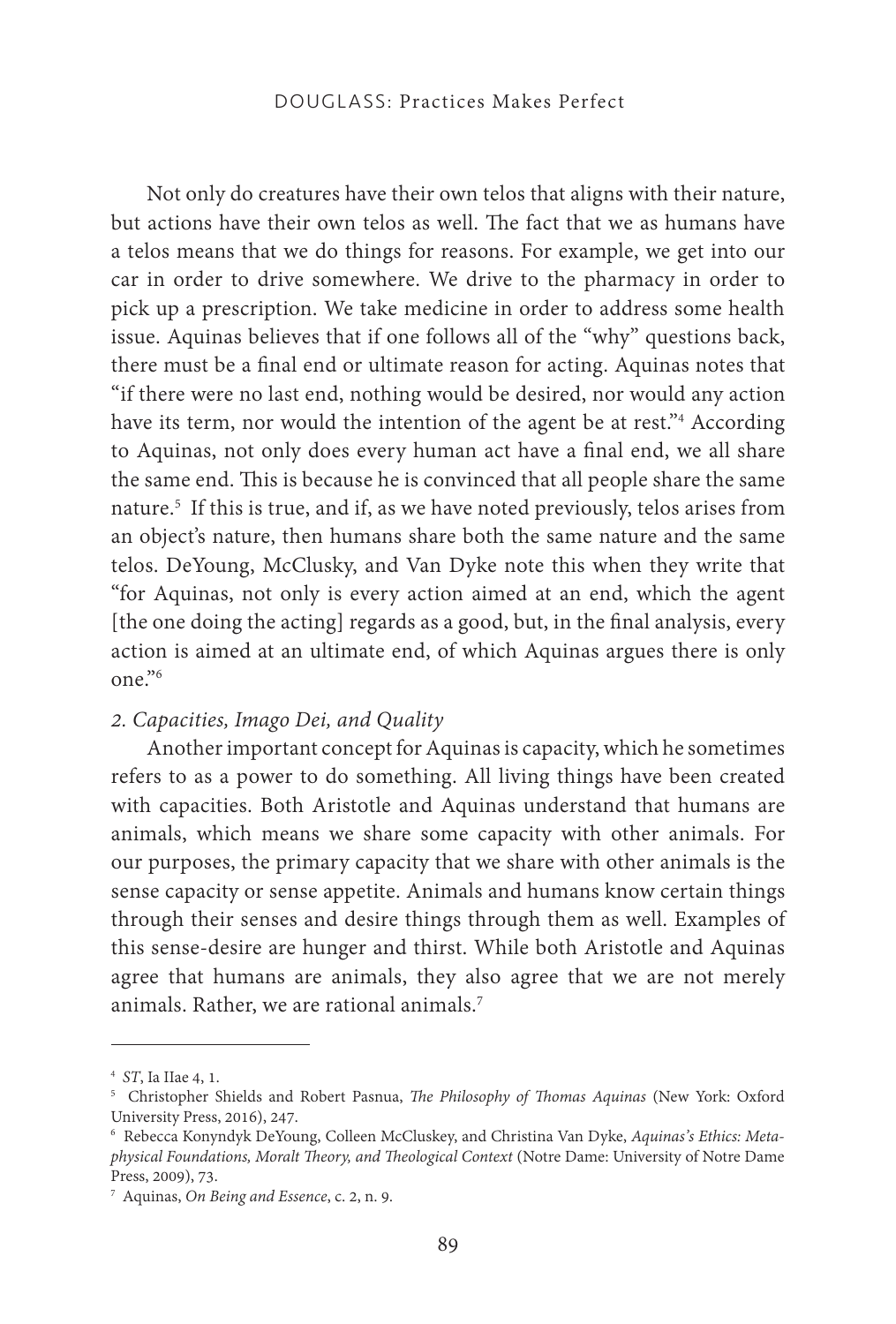It is our capacity to reason that separates humans from what Aristotle and Aquinas would refer to as "lower animals." This means, among other things, that we are embodied, rational souls. Consequently, Aristotle understands that a life that is lived to its fullest potential is a "life of activity expressing reason well."<sup>8</sup>

The central capacities that are unique to humans and comprise the rational soul are the rational power (or capacity) and the appetitive power. The rational power is our capacity for cognition, or the ability to know and understand. It is also referred to as intellect. The appetitive power is what moves the body to action. It is sometimes referred to as the will, but it can also be understood as desire.

In comparing the sense appetite to the rational appetite, Stephen Pope observes that "senses orient us to concrete goods that can satisfy specific needs."<sup>9</sup> He continues, "the will as 'rational appetite' differs radically from sense appetite in its orientation to the universal good."<sup>10</sup> In other words, sense appetite is good at determining the goods in particular situations, while the rational appetite (the will informed by the intellect), is designed to direct us toward what is ultimately good. Nicholas Lombardo observes, "all created being tends towards its telos by appetite implanted by God."<sup>11</sup>

Our capacities are neutral. They are potency waiting to be activated. A helpful way to understand this is by considering children. Every child with typical developmental and physiological abilities is born with the capacity to learn and use language. However, this obviously does not mean that children are born speaking. Language must be acquired over time through practice. Aquinas would say that our other capacities are similar. The ability is present, but effort must be made to activate or actualize the potential of the capacity.

Aquinas agrees with Aristotle that our ability to reason distinguishes us from other animals but argues that it is not the only way we are different.

<sup>8</sup> Aristotle, *Nicomachean Ethics*, 1.7.

<sup>9</sup> Stephen J. Pope, ed., *"e Ethics of Aquinas* (Washington DC: George Washington University Press, 2002), 33.

<sup>&</sup>lt;sup>10</sup> Pope, 33.

<sup>&</sup>lt;sup>11</sup> Nicholas E. Lombardo, *The Logic of Desire: Aquinas on Emotion* (Washington DC: Catholic University of America Press, 2011), 229.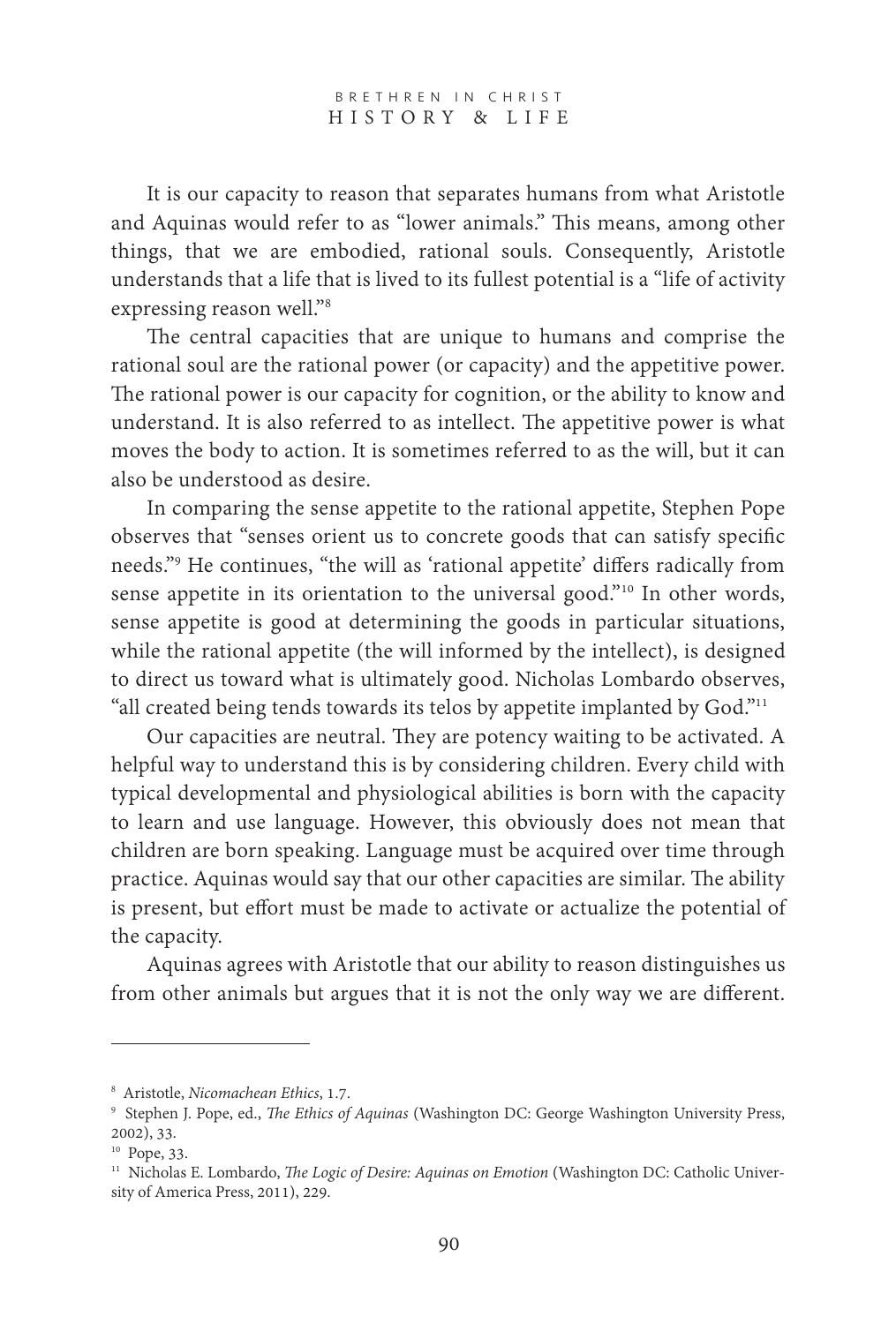Aquinas believes that humans have been made in the image of God, which means that we are intellectual beings who possess free choice and power over our individual actions.<sup>12</sup> This means that for Aquinas, forming habit (which requires free choice) is a uniquely human undertaking. Habit forming, therefore, is part of Aquinas' understanding of imago Dei. This departure from Aristotle also results in a different understanding of human flourishing. Where Aristotle understood happiness to be an active life governed by reason or a life of contemplation, Aquinas believes that "we flourish most when our likeness is closest to that image—that is, when we most closely resemble God in the ways appropriate to human beings."<sup>13</sup>

Our capacities play an integral role in us either becoming who we were created to be or impeding us from ever being truly human as God intended. We will eventually consider how our capacities contribute to our good, but for now allow me to note their potential for causing chaos. The first way, according to Aquinas, is that the capacities are naturally undetermined. Again, let us consider children. A small child will put everything in his/ her mouth. The objects a child puts into her/his mouth at this stage are undetermined. Growth and maturity involve determining the rightness, goodness, and appropriateness of things such as the objects that are right, good, and appropriate to put into one's mouth.

A second way these capacities create havoc is when they do not function in the way they were designed, or according to their nature. Not only do the sense appetite, reason, and the rational appetite (will) each need to be functioning correctly for human flourishing, but they all need to be functioning together as they were designed.<sup>14</sup> The degree to which this is occurring is what Aquinas refers to as "quality." As Romanus Cessario explains, "Quality derives from an actual internal ordering or arrangement of the substance's parts."15 When we consider the issue of quality regarding a person, we are asking, "What kind of person is this?" Quality is the difference between a racecar that is out of gas with flat tires on the side of

<sup>&</sup>lt;sup>12</sup> DeYoung, McCluskey, and Van Dyke, Aquinas's Ethics, 6.

<sup>&</sup>lt;sup>13</sup> DeYoung, McCluskey, and Van Dyke, 4.

<sup>&</sup>lt;sup>14</sup> Aquinas' notion of original sin is relevant here, but it would take us beyond our present task.

<sup>&</sup>lt;sup>15</sup> Romanus Cessario, *The Moral Virtues and Theological Ethics* (Notre Dame: University of Notre Dame Press, 2009), 40.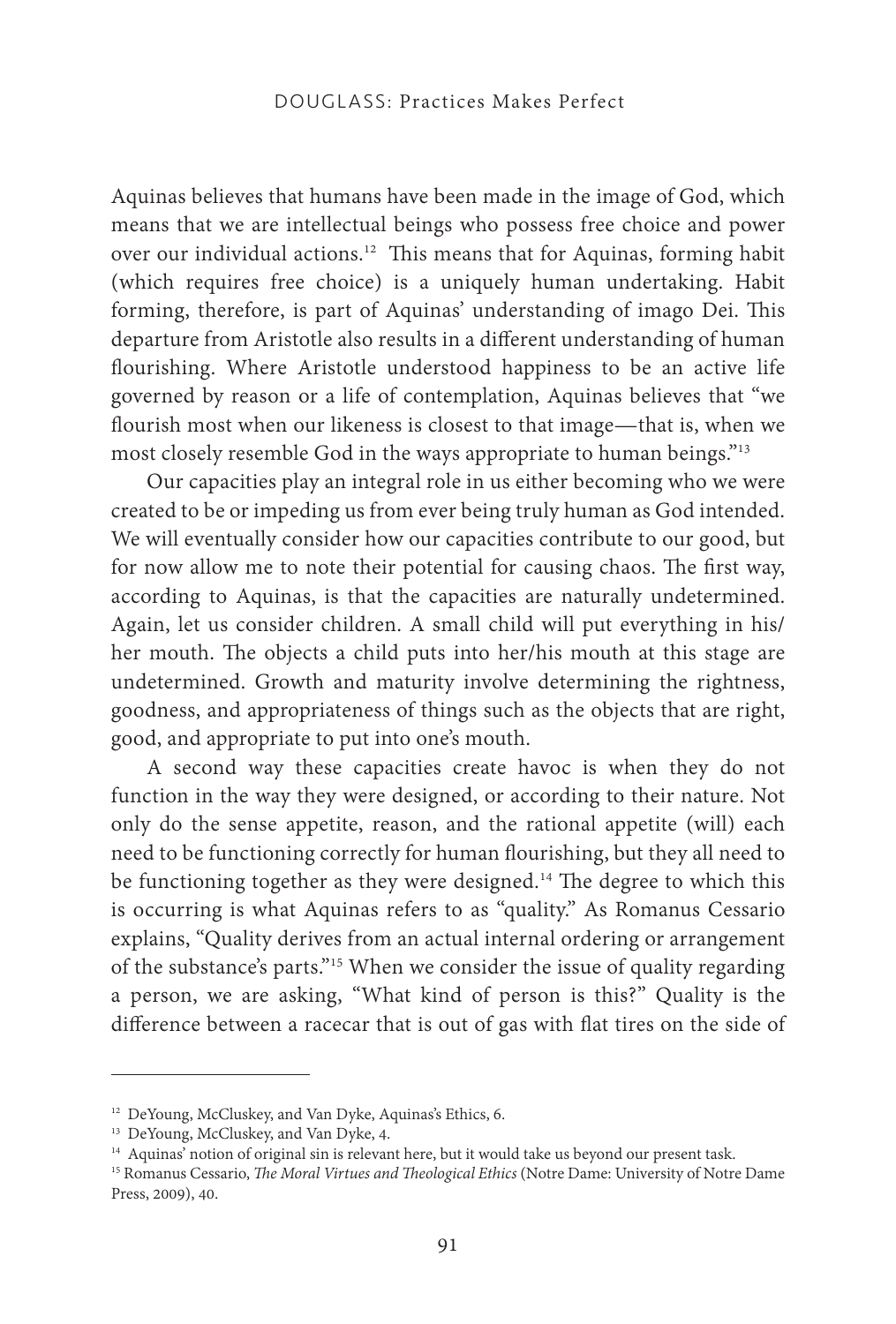the track and one that is performing exactly as it was designed—roaring down the track.16

# *3. Happiness and Goodness*

We desire the things we do because we find them desirable. Stated another way, the reason we pursue what we do is because we value those things as good.<sup>17</sup> According to Aquinas, only God is pure good. Creation derives its goodness from God, and therefore shares in goodness only in a derivative way and to varying degrees. This means that created things lack pure and complete goodness. As a result of this secondary and partial goodness of creation, no created thing can ultimately satisfy our desires and thereby provide true happiness.

Following Aristotle's philosophy, Aquinas understands that each person seeks to have his/her desires satisfied. It is what ultimately drives us as humans. He states, "What we want above all . . . is the satisfaction of all our desires. Once those desires are all satisfied, there is nothing left for us to want."<sup>18</sup> Stated somewhat more poetically, when our desires are satisfied, we want no more. The term we give to the experience of our needs or desires being satisfied is happiness.

It is what Aristotle called eudaimonia, what Aquinas called felicitas and beatitudo. While "happiness" is the closest English equivalent, it falls considerably short since what is being referenced is much more profound than mere emotion or euphoria. Eudaimonia is better understood as a state of being rather than an emotion. It should be thought of as flourishing or the "good life"—life as it is meant to be lived. In spite of the shortcomings of the term happiness to adequately convey the meaning of eudaimonia, I will be employing it for this study.

While Aquinas acknowledges that people can experience flourishing in this life, he believes that humans are only able to experience happiness in its fullness in the next life. The happiness that is possible in this life is

<sup>&</sup>lt;sup>16</sup> Cessario, 40.

<sup>&</sup>lt;sup>17</sup> For something to be good in the truest sense, it must be complete or fulfilled according to its nature. As we will note, Aquinas understands that only God completely fits this definition of good.

<sup>18</sup> DeYoung, McCluskey, and Van Dyke, *Aquinas's Ethics*, 74.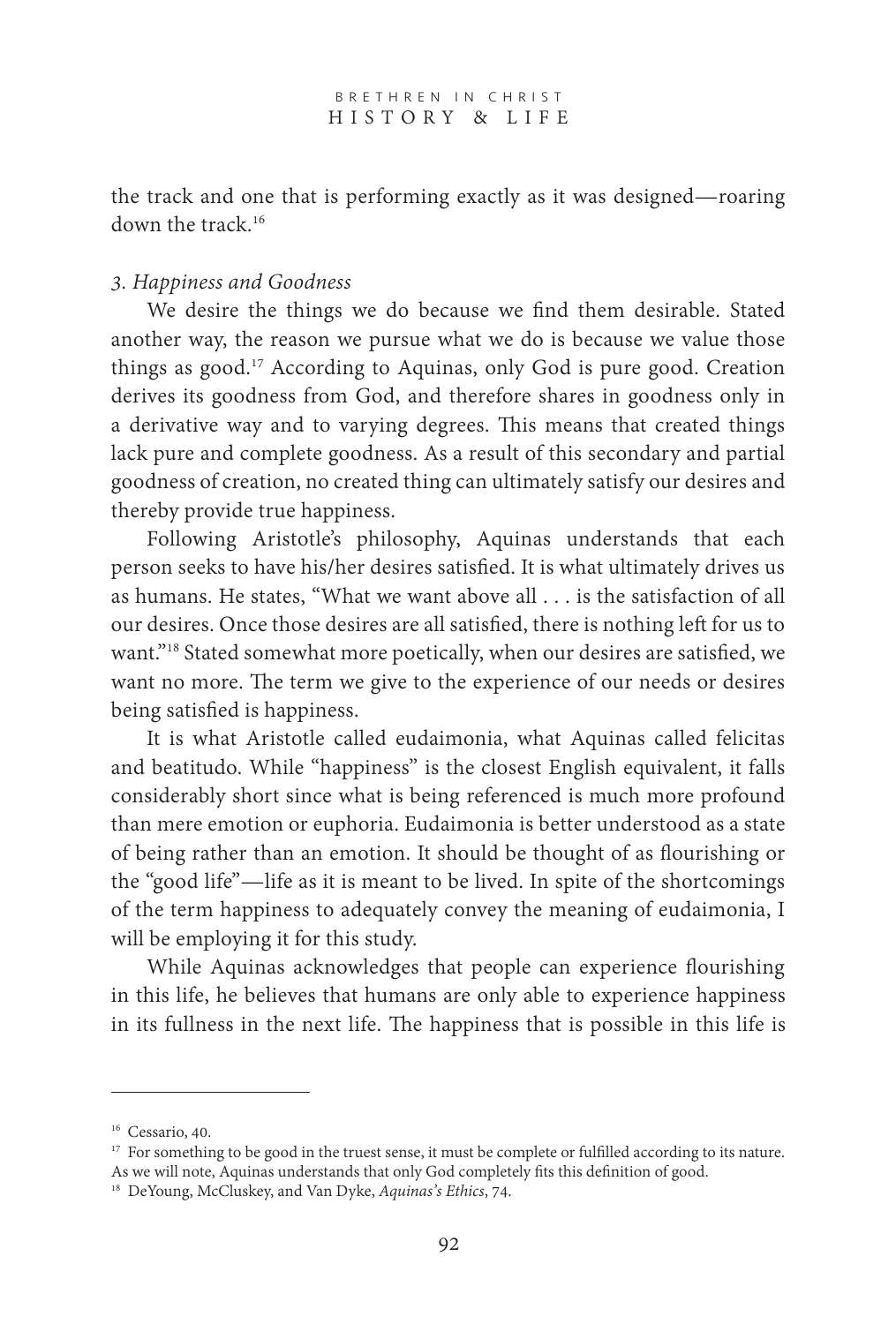genuine happiness, but Aquinas understands it as imperfect happiness.19 In referring to human happiness on this side of the grave, Aquinas uses the term felicitas. One of the reasons for the imperfection is the fact that it is possible to lose one's happiness in this life. However, humans desire to not lose their happiness. If humans desire to not lose their happiness but happiness can be lost in this life, then happiness cannot be completely satisfied in this life. This means that humans are in a dilemma of desiring what we cannot naturally attain or keep.<sup>20</sup> This dynamic is part of our builtin desire for God. Paul Wadell elaborates on this when he writes,

There is one way we are not finite: we have unlimited desire. We are limited in every way but one—we have unlimited desire—unlimited longing. Our desire is the one thing about us that is not restricted and we know this. We feel the ongoing hunger for something infinitely good, we are stalked by the longing for something perfectly blessed and precious. Though we are limited, we want unlimited good, though we are restricted, we want to love unrestrictedly.  $\dots$  We seek the infinite through the openness of desire, and only something indefectibly good will satisfy this desire. . . . We shall never find lasting joy if we remain restless of heart. We seek the good which heals our restlessness, and that is what joy is—it is longing, searching, hungering, desiring come to rest. For Thomas such peace is found only in God. God is our happiness because in God we want no more.<sup>21</sup>

Aquinas states that humanity's "last end is the uncreated good, namely, God, who alone by His infinite goodness can perfectly satisfy man's will."22 By locating the perfect experience of happiness beyond the grave, Aquinas is departing from Aristotle in a subtle yet significant way. Aquinas sees the personal, unmediated encounter with God (the beatific vision) to be a state that is not simply happiness but blessedness, or beatitudo. According to Aquinas, beatitudo is the perfect good "which satisfies the appetite altogether, else it would not be the last end, if something yet remained to be desired."<sup>23</sup>

<sup>19</sup> *ST* Ia IIae 3, 3.

<sup>20</sup> Stephen Wang, "Aquinas on Human Happiness and the Natural Desire for God," *New Blackfriars* 88, no. 1015 (May 2007): 332.

<sup>&</sup>lt;sup>21</sup> Paul Wadell, *The Primacy of Love* (Eugene, OR: Wipf and Stock Publishers, 2009), 61.

<sup>22</sup> *ST* Ia IIae, 3, 1.

<sup>23</sup> *ST* Ia IIae, 2, 8.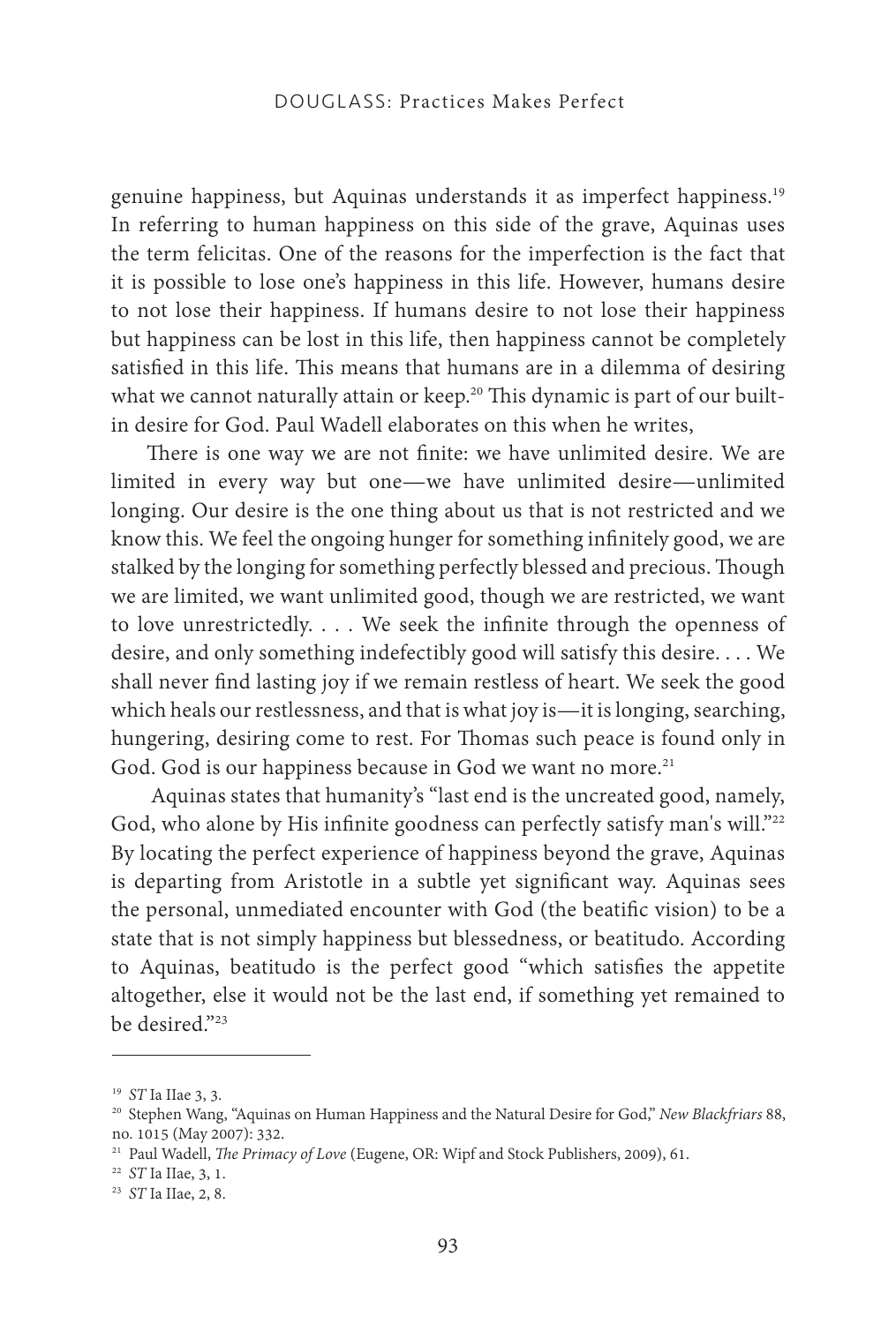Before we move to habit specifically, let us attempt to assemble some of these fragments together. For Aquinas, the intellect presents an object to the will as a good and provides the will either a way or multiple ways to achieve the good it has identified. Many times, there are multiple goods and multiple paths to obtaining them that are presented by the intellect to the will. The will, which is the center of desire, determines what it wants and begins to pursue it.

This means that the human will is always pointing in the direction of good. It is like a compass that cannot help but point to the north. If our will is always pointing us toward the good, then one might think that we do not sin. However, Aquinas is fully aware of the reality of human sin,<sup>24</sup> but from his perspective, he understands that our intentional sins are a result of our pursuing apparent goods rather than the true good.<sup>25</sup>

The end of humanity is happiness, which can be experienced in this physical life but will reach its fullness in what Roman Catholics refer to as the beatific vision—an unmediated encounter with God. This encounter can be anticipated by those who have rightly ordered intellects that understand God as True and rightly ordered wills who desire God as Love. Having explored the conceptual foundation of Aquinas's thought on habit, we are now ready to turn to habit itself.

# **Aquinas on habit**

The English word "habit" comes from the Latin word, *habitus*. This is hardly shocking as the similarities are obvious. What is less apparent is the fact observed by Aquinas that *habitus* is derived from the Latin verb *habere*, which means "to have."26 In fact, both the Latin and Greek words for habit are based on forms of the respective verbs "to have." Therefore, we can deduce that whatever is meant by habit, it is connected to having or holding something as a possession.

<sup>24</sup> *ST* Ia IIae, 18, 1.

<sup>&</sup>lt;sup>25</sup> One way that this commonly happens is the human tendency to confuse means and ends. Even though it is addressing Aristotle and not Aquinas, a helpful study of these issues can be found in Jessica Moss, *Aristotle on the Apparent Good: Perception, Phantasia, "ought, and Desire* (New York: Oxford University Press, 2012).

<sup>26</sup> *ST* Ia IIae, 49, a. 1.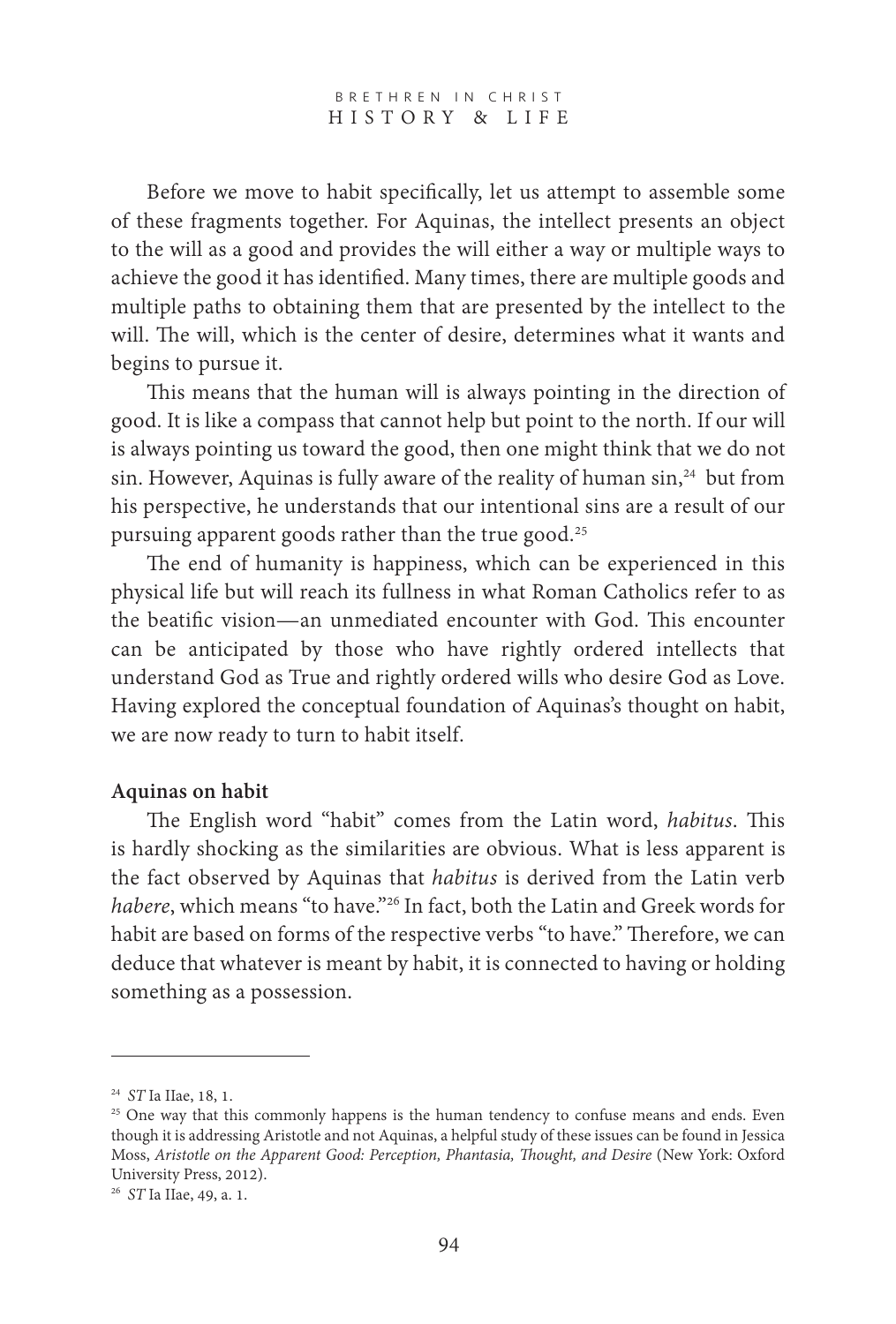In our modern use of the term, habit often refers to actions that are done repeatedly, usually with little reflection or deliberation connected to them. As we consider Aquinas on habit, it is important to realize that this relatively mindless pattern is only a rough approximation of what Aquinas meant by the term.

Throughout his writings, Aquinas offers several definitions of habit. Ezra Sullivan offers a helpful summary that integrates a number of Aquinas's notions when he writes that "for Aquinas, a habit is a stable inclination, a quality of the soul, that impels us to respond to some stimulus in a regular way."<sup>27</sup> The various aspects of this definition require some unpacking.

First, we must observe the fact that a habit is an inclination. We tend to think about habit as repeated action, but habits are not actions. This is a more important point than it might first appear. Bonnie Kent explains that "habit is a durable characteristic of the agent inclining to certain kind of actions and emotional reactions, not the actions and reactions themselves. Acquired over time, habits grow to become 'second nature' for the individual."<sup>28</sup> Habits have to do with qualities of actions, not specific actions. In order to illustrate this, let us imagine a habitual liar who has surprisingly told the truth, perhaps even a number of times in a row. The act of telling the truth does not immediately make one an honest person. For Aquinas, the repeated action forms a tendency, inclination, or state of being which is ultimately what we call habit.

Some scholars prefer to use the term disposition to interpret the way Aquinas uses habitus. Disposition is somewhat helpful as it helps to convey the concept of a state of being; however, it can also be confusing for our purposes as Aquinas makes a distinction between habit and disposition. For Aquinas, all habits are dispositions, but not all dispositions are habits.

The difference between them is the ease with which they can be broken. Aquinas believes that a habit is more enduring or more difficult to break than a mere disposition.<sup>29</sup>

<sup>27</sup> Ezra Sullivan, *Heroic Habits: Discovering the Soul's Potential for Greatness* (Gastonia, NC: TAN Books, 2021), 25. 28 Bonnie Kent, "Habits and Virtues," in *"e Ethics of Aquinas*, ed. Stephen J. Pope, (Washington DC:

George Washington University Press, 2002), 116.

<sup>29</sup> *ST* Ia IIae, 49. a. 2 ad. 3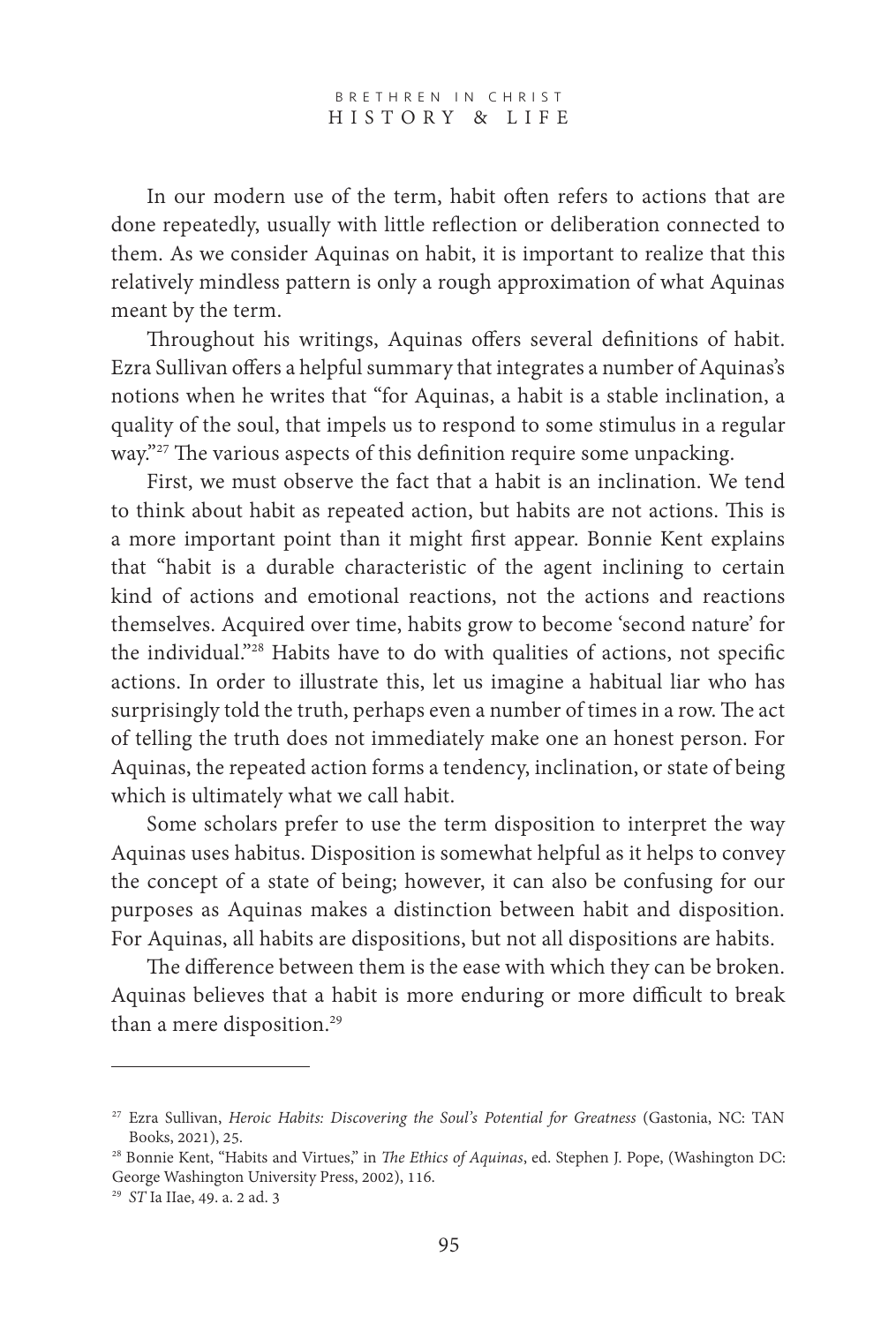#### BRETHREN IN CHRIST HISTORY & L I F E

Returning to Sullivan's definition, next we ought to observe the stability of the inclination. We just observed that habit is not simply repeated action, but the stability of the habit is a result of the repeated action. An action done twice does not form a habit. Habits form steadily over time, and the more times an act is repeated, the stronger the inclination grows.

The next part of Sullivan's definition is that habit is a "quality of the soul." When addressing capacities, we noted that quality is an important concept for Aquinas. We have observed how all humans have the same nature and the same capacities or powers, but we also know that all humans are different. The issue of quality is asking about "kind." Thus, when habit is identified as a quality of the soul, it means that it is a determining factor in the kind of person the individual is and is becoming.

The last part of Sullivan's definition is that habit "impels us to respond to some stimulus in a regular way." The matter of the "regular way" was touched on previously with the stability of the inclination. The significant part here is that habit impels us. There is something about habit that exerts pressure on us to act in a particular way. Habit has been called "the coiled spring of interior strength."<sup>30</sup> Yet, we must also realize that although we are disposed through habit to act in particular ways, Aquinas believed that humans had both the freedom and ability to act in any number of ways. Our habits can make certain actions easier, but we are never bound by them.<sup>31</sup> As Bonnie Kent observes, "Thomas argues that we can always refuse to act in accordance with our habits and can even choose to act against our habits."<sup>32</sup>

#### **How our habits a"ect us**

The idea that something as mundane as habit could play a pivotal role in our spiritual formation may at first appear to be far-fetched. But if we think about human life in general and how we normally change, this becomes less surprising. Timothy Wilson, a psychologist at the University of Virginia, estimates that only about five percent of what we do in an average day is

<sup>&</sup>lt;sup>30</sup> Sullivan, *Heroic Habits*, 12.<br><sup>31</sup> One could also say habit can make certain actions harder if we are trying to break bad habits.

<sup>&</sup>lt;sup>32</sup> Kent, "Habits and Virtues," 119.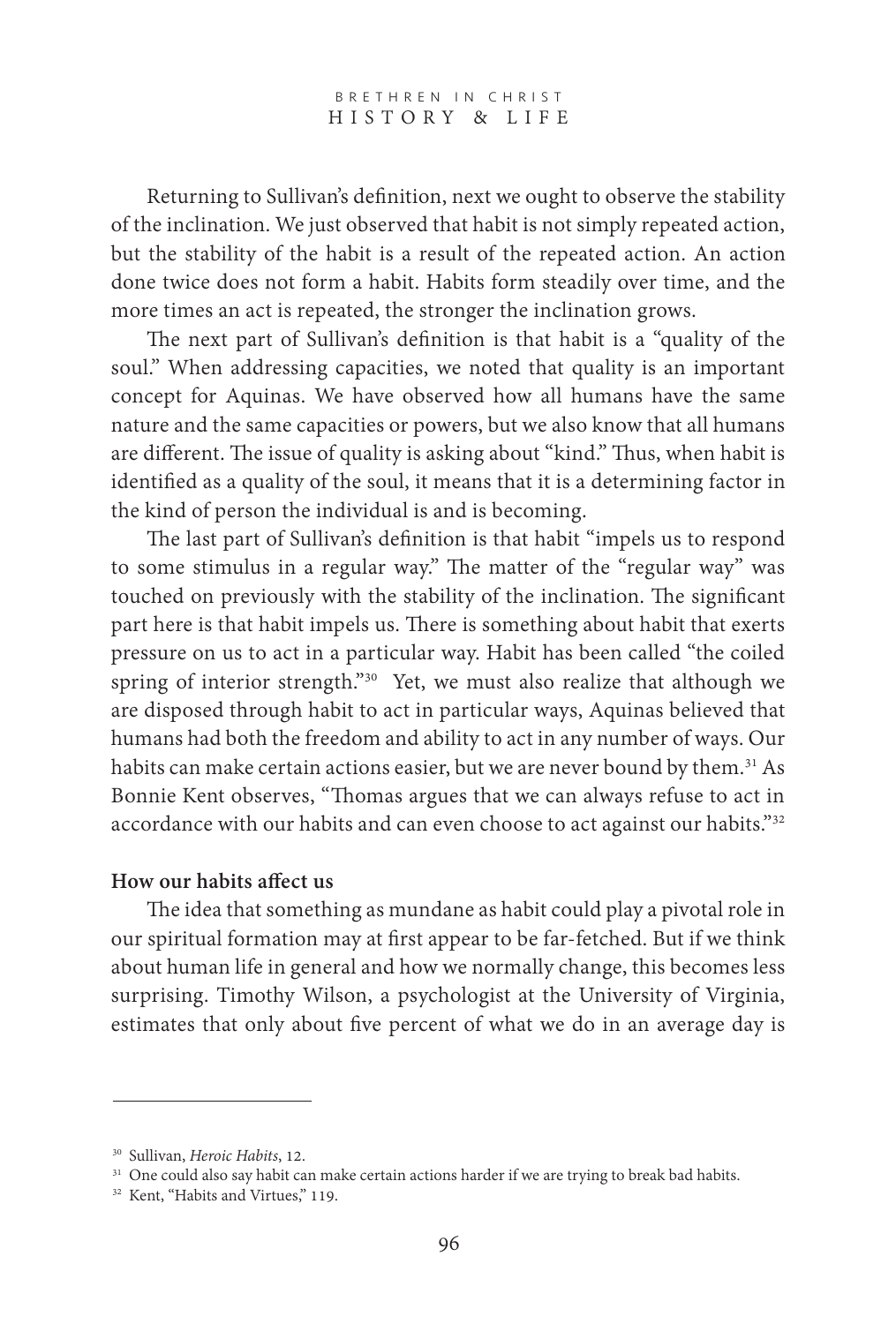the result of deliberate, conscious choices.33 Most of what we do is a result of habits. Habit is important because most New Year's resolutions do not work. It is important because there is no magical pill to take that will satisfy all human desires.

At one level we know this. Steven Covey has convincingly suggested that highly effective people share seven habits. We all know that the only way that agents McCarthy and Parr were able to act so selflessly and quickly was through practice or what we could call habituation. Therefore, why would we ever expect the process of spiritual formation and transformation to not involve habit? And yet, when have we really focused on habit in our discipleship efforts? Sure, we know about spiritual disciplines, but have we understood them to be the normal paths of transformation or extraordinary ones?

I suspect that part of the reason for our neglect of habit has been the tendency in the evangelical end of the Church to emphasize the "be" over the "do" of the faith. For instance, we have all been warned about the need to avoid "works righteousness" where we are trying to deserve God's grace and mercy in some way. Another reason why I believe we emphasize character is because it seems to be the Bible's emphasis. We see this when Jesus warns that it is not the external things but what comes out of one's heart that defiles a person (Mark 7.15). In the Sermon on the Mount, Jesus very clearly indicates that the kind of trees our lives are, whether good or bad, is more fundamental than concentrating on the fruit our lives produce (Matt.  $7.15$ -20). So, we are right to focus on character, and yet we have often failed to grasp how character is actually formed.

Aquinas understood and is willing to teach us that our actions are the raw material of our character. We are building our character by our actions; this truth demands that we give greater attention to our actions. It means that my actions are not primarily an issue of whether they cause me to feel guilty or whether they cause God to smile at me. My actions are determining the kind of person I am now and the course of my life into the future.

<sup>33</sup> Timothy Wilson, *Strangers to Ourselves: Discovering the Adaptive Unconscious* (Cambridge, MA: Harvard University Press, 2002), 6-7.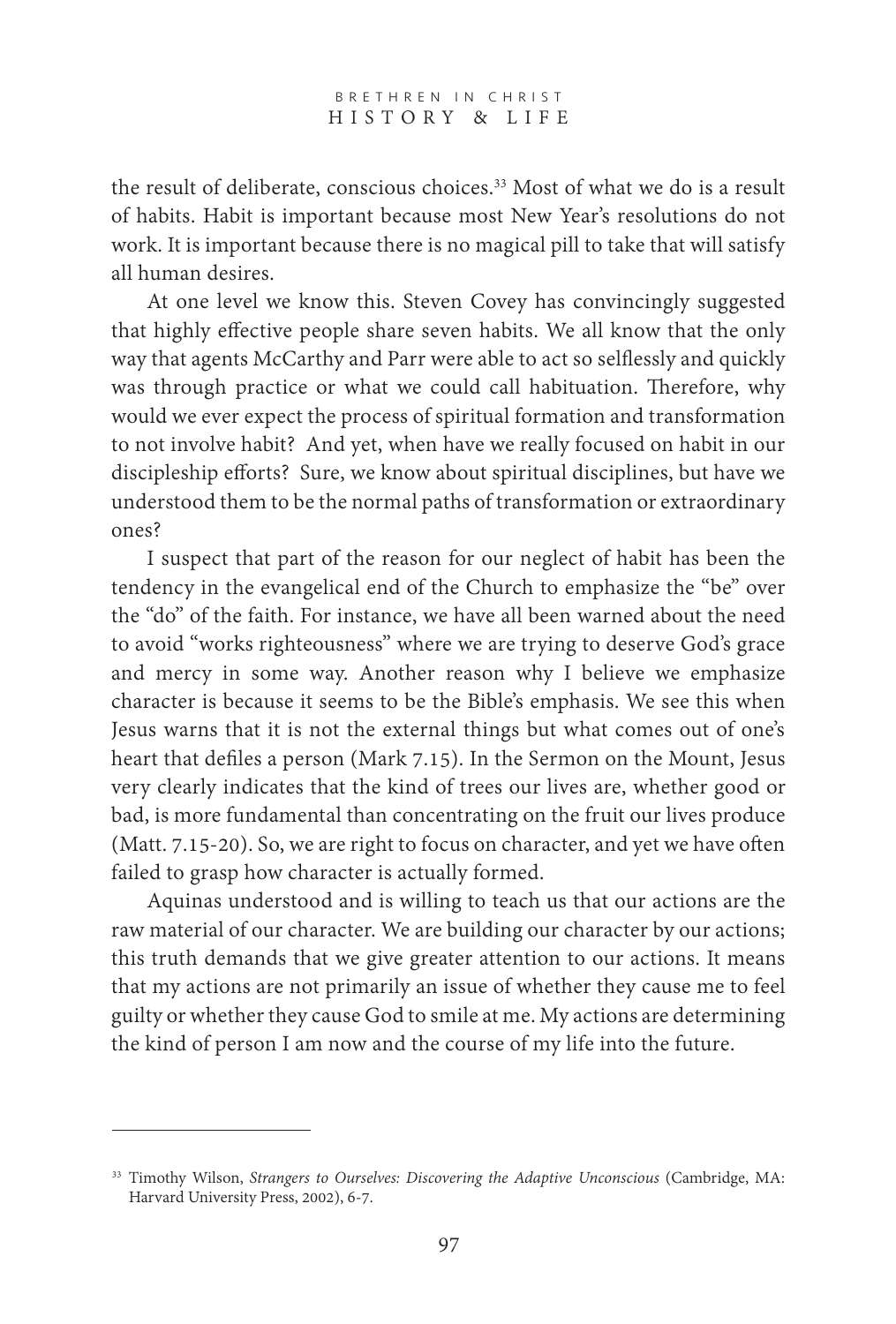As we repeat an action especially as a result of similar stimuli, something beyond the action itself is occurring. We may be starting to create new good habits, continuing to reinforce present good habits, or deconstructing present bad habits. Alternatively, we may also be deconstructing present good habits, continuing to reinforce present bad habits, or starting to create new bad habits. We are at every moment determining who we are becoming.

Consequently, the first way that habit participates in our transformation is by contributing to the formation of our character. The Greek word for character,  $\chi\alpha\rho\alpha\kappa\tau\eta\rho\alpha\zeta$ , is derived from the verb that means to cut furrows or to engrave. Thus, character is the result of the repeated action of forming or cutting into a substance. As we proceed, it is wise to remember that habit is not merely a repeated action. It is what is created or comes forth by the repeated action.34

# **Virtue (and vice)**

It was noted earlier that all habits are dispositions, but not all dispositions are habits. In a similar way, all virtues are habits, but not all habits are virtues. For Aquinas, habit is either good or bad, never neutral. Habits are either helping us reach our telos or interfering with us reaching it. When our lives are arranged in such a way that we are living the life we are created for, we have virtue. The Latin *vertu* comes from the Greek word,  $\alpha \rho \epsilon \tau_0$ (arete) meaning "excellence." Returning to our silly example, the racecar is virtuous when all of its constitutive parts are performing as they were intended, both individually and as they relate to one another (it doesn't matter how well a piston is working if the tires are flat). Good habits or virtues are what it takes to live excellent lives excellently. When someone's life is characterized by habits that are directed away from his/her nature and the fulfillment of *telos*, that life is full of vice, or is vicious.

Aristotle and Aquinas understood there to be four basic types of people. This is helpful for understanding the connection between virtue and spiritual maturity. The first kind of person is the one who is controlled

<sup>&</sup>lt;sup>34</sup> While it is far beyond the parameters of this study, Kent Dunnington has written an important study connecting habits to addiction. See Kent Dunnington, *Addiction and Virtue: Beyond the Models of Disease and Choice* (Downers Grove, IL: IVP Academic, 2011).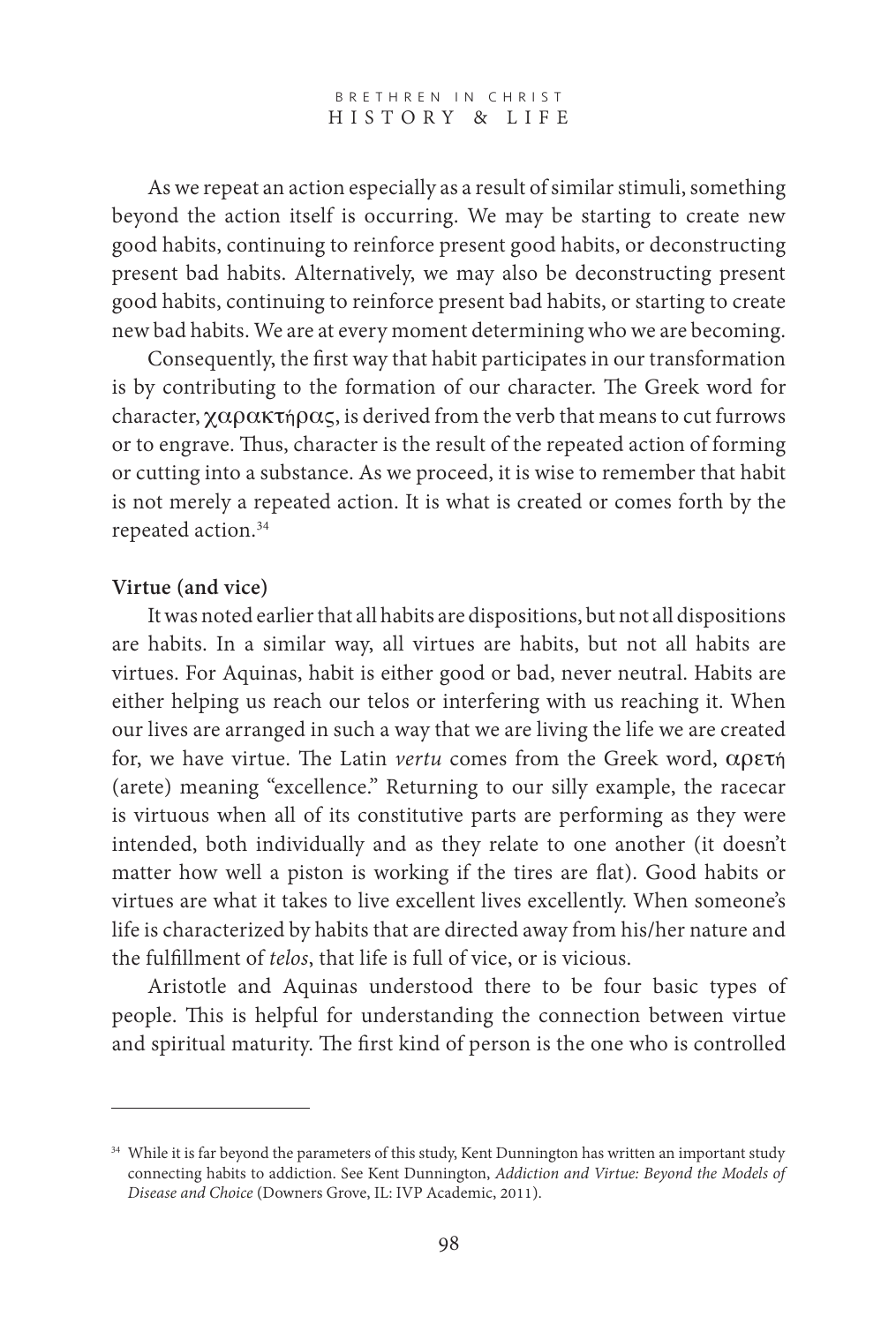by vice. A vice is a habit that rather than inclining a person to what is truly good, is directing to some lesser good such as a sense pleasure or being focused on some created good like money. A person controlled by their vices is someone who desires the bad and acts to acquire it. He/she has satisfied both the desire and him/herself because what was desired was obtained, but what was desired cannot ultimately satisfy.

The second kind of person is called incontinent. Incontinence has a particular meaning in the medical community that is informative here. Rather than failing to have control of one's bodily functions because of some physiological weakness as is the case in the practice of medicine, the morally incontinent person is inclined to act wrongly out of weakness. While this person has satisfied her/his desire for something even though it is not good, he/she is dissatisfied with him/herself for having done so.

The third kind of person on this spectrum is the continent person. He/ she is also inclined to act wrongly but has some will power. Despite sharing the inclination to do wrong with the other groups, the continent person acts rightly. He/she is satisfied with him/herself for having done the right thing but cannot be fully satisfied because his/her desires have been left unsatisfied.

Lastly, the virtuous person is someone who can satisfy both her/his inclinations and her/his desires because they are rightly aligned or rightly ordered. The virtuous person wants to do what is right and does it, and so she/he derives pleasure from doing it. While being virtuous brings pleasure, it does not mean that it is easy. As Ezra Sullivan notes, "All personal habits come at a personal cost. The ones you acquire are at the cost of your disciplined efforts, and even the habits given by God cost your cooperation with his grace."<sup>35</sup>

The issue of virtue and vice is a topic where Aquinas departs from Aristotle significantly. First, Aristotle understood there to be four basic virtues. They are prudence (practical wisdom), temperance (self-control), courage, and justice. For Aristotle, prudence (phronesis in Greek) is the foundational virtue upon which all others are based.36 Philosophers will

<sup>35</sup> Sullivan, *Heroic Habits*, 17.

<sup>&</sup>lt;sup>36</sup> Dorothy Bass, *Christian Practical Wisdom: What It Is, Why It Matters* (Grand Rapids, MI: Eerdmans, 2016), 4-5.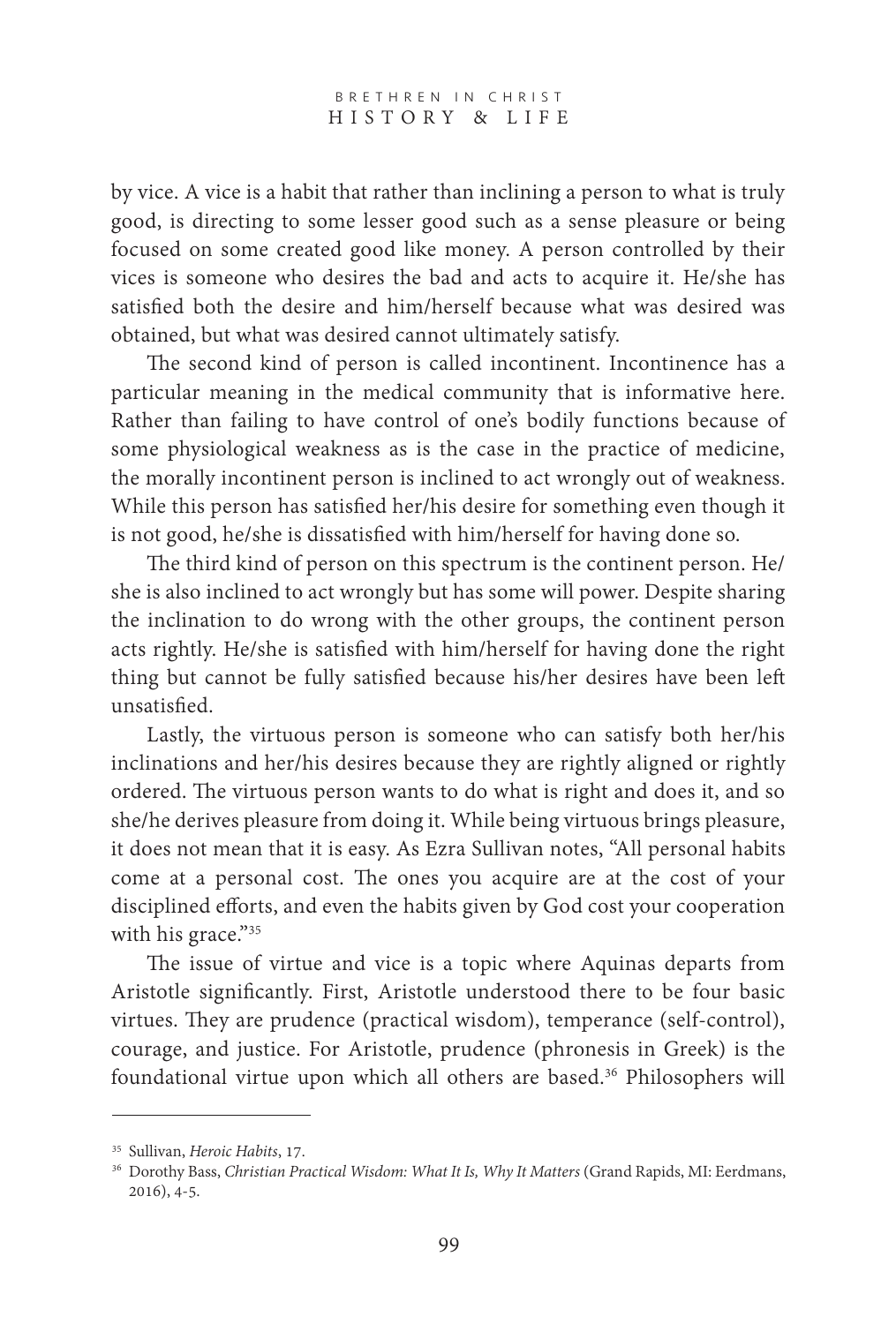eventually refer these four virtues as cardinal virtues, deriving from the Latin, cardo for "hinge." It was understood that all other virtues and the virtuous life itself pivoted one way or another on these four virtues.

While Aquinas agrees with this list and the centrality of prudence, he tends to refer to them as "acquired virtues." More significantly, Aquinas adds three virtues to the list that he understands to be even more important. Rather than being naturally acquired, Aquinas's additional three virtues are divine gifts, which means that humans cannot possess them by right actions, regardless of the number times actions are repeated. Instead, they are an expression of God's grace. Aquinas refers to them as the theological virtues or infused virtues. They are faith, hope, and love (Aquinas's term is charity).37

The second way in which Aquinas departed from Aristotle was Aristotle's idea that once a person became either truly virtuous or vicious, that person could not change their state.<sup>38</sup> The truly virtuous person could not fall from her/his state nor could the vicious improve her/his state. In opposition to this idea, Aquinas would argue that "habits make it harder, but never impossible, for the virtuous among us to degenerate and the vicious to improve."<sup>39</sup>

Aquinas views virtue working in two ways. The first is in the perfecting of our nature by perfecting our capacities or powers. The second way that virtue works is in the inspiring of action.<sup>40</sup> As DeYoung notes, "Virtues are the sorts of habits that both perfect human nature and in so doing properly order their actions to their ultimate end."41 It may be easier to understand this in a concrete situation. A person with the virtue of honesty is both an honest person (nature) and a person we can expect to tell the truth

<sup>&</sup>lt;sup>37</sup> Aquinas's introduction of love into the topic of virtue is another way that Aquinas connects virtue to spiritual maturity. He notes three kinds of virtues: wholly imperfect, partly imperfect, and perfect virtue. The first is virtue without prudence or charity, the second is virtue with prudence but without charity, and the third is virtue with both prudence and charity. See Ezra Sullivan, *Habits and Holiness: Ethics, "eology, and Biopsychology* (Washington DC: Catholic University of America Press, 2021), 105.

<sup>&</sup>lt;sup>38</sup> Kent, "Habits and Virtues,"<br><sup>39</sup> Kent, 119.<br><sup>40</sup> *ST* Ia IIae 55, 1.

<sup>&</sup>lt;sup>41</sup> DeYoung, McCluskey, and Van Dyke, *Aquinas*'s Ethics, 132.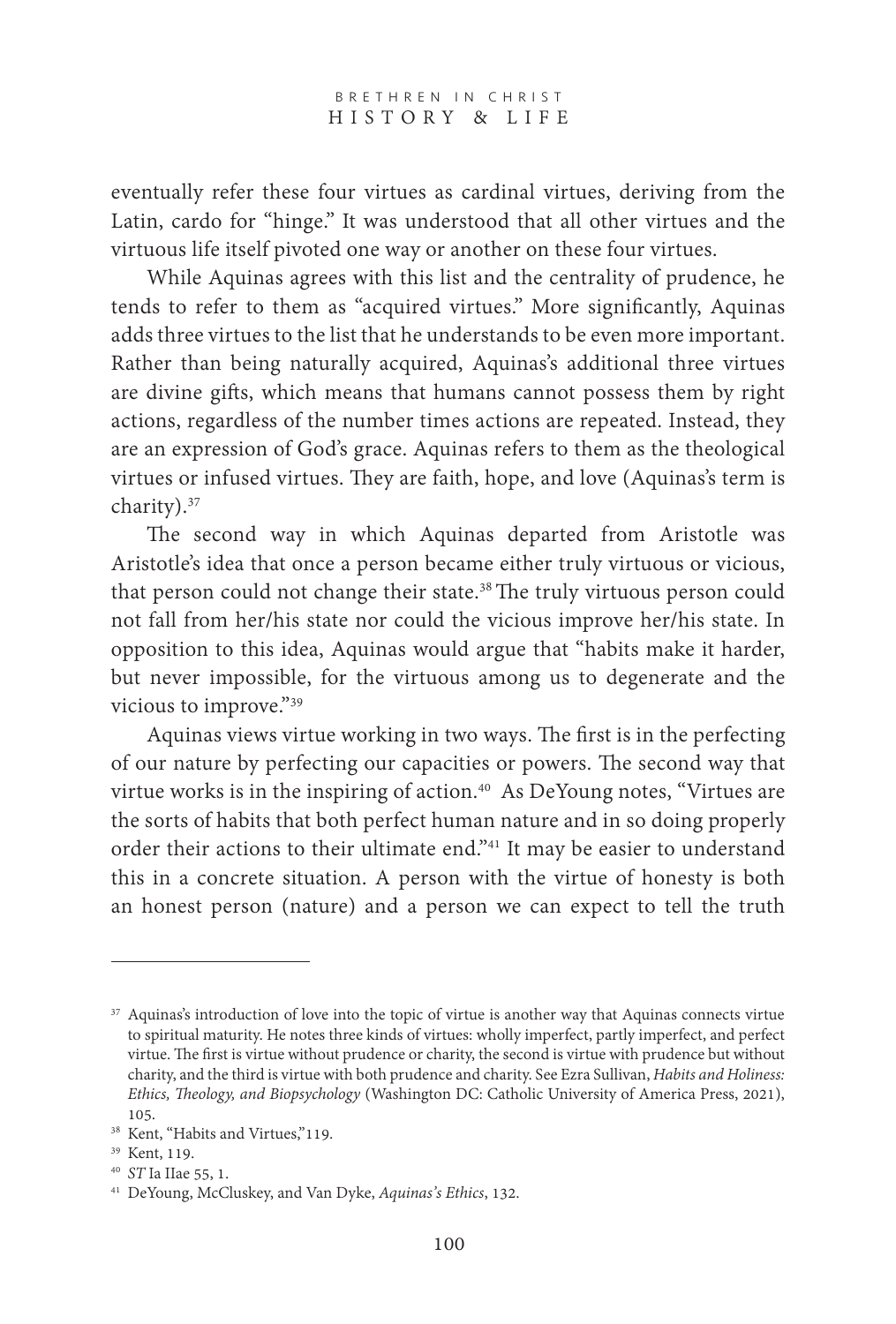(action).42 Virtue indicates something about both nature and action.

Some of the beauty of Aquinas's system is in its intricacy. Allow me to unpack some of the subtle implications of how he understands habit to perfect our nature, which I believe is equivalent to forming character. The primary way that this happens is that habit rightly orders our capacities. We noted earlier three of the central capacities that Aquinas understands humans to have. They are the sense-appetite that we share with other animals, our reason or intellect, and our will, which Aquinas also refers to as rational appetite or desire. We also noted that in our natural state, our powers suffer from being undetermined (we are born with the capacity to speak language but not the fluency). The powers are not fully trained to behave as they are able to after they are perfected. Fortunately, through the process of cultivating virtue they are put right.<sup>43</sup> All three of these powers can and must be habituated in order to live an excellent life. Cessario indicates, "This means that how a person knows (by the exercise of the mind or the intellect), how a person loves (by the exercise of a free will or rational appetite), and how a person tempers sense-urges (which arise out of the emotion or sense appetites), in short, all characteristically human abilities require diverse habitus in order to function properly."44

It is at this point that I find myself most drawn to Aquinas. The greatest impact habit has on our capacities is on our desire. If someone has a habit of overeating, the habit is about the untempered desire for food. The habit both emerges from and continues to form the desire. According to Aquinas, good habit, or virtue perfects the will or desire.<sup>45</sup> This is profound in its implications, because to say that habit perfects our desire is to say that it perfects what we love. This means that habit has a way of refining, reshaping, and reorienting our love.

This is important because our loves are not just what we find fascinating or alluring; our loves are what we want and what we direct our actions and

<sup>42</sup> DeYoung, McCluskey, and Van Dyke, 132.

<sup>43</sup> As Cessario notes, "progress in virtue or growth of vice depends on how successfully an individual can modify these indeterminacies into qualities of existence." Cessario, *"e Moral Virtues and "eological Ethics*, 37. 44 Cessario 42.

<sup>&</sup>lt;sup>45</sup> A deep but dry resource on this is Jean Porter, *The Perfection of Desire: Habit, Reason, and Virtue in Aquinas's Summa "eologica* (Milwaukee, WI: Marquette University Press, 2018).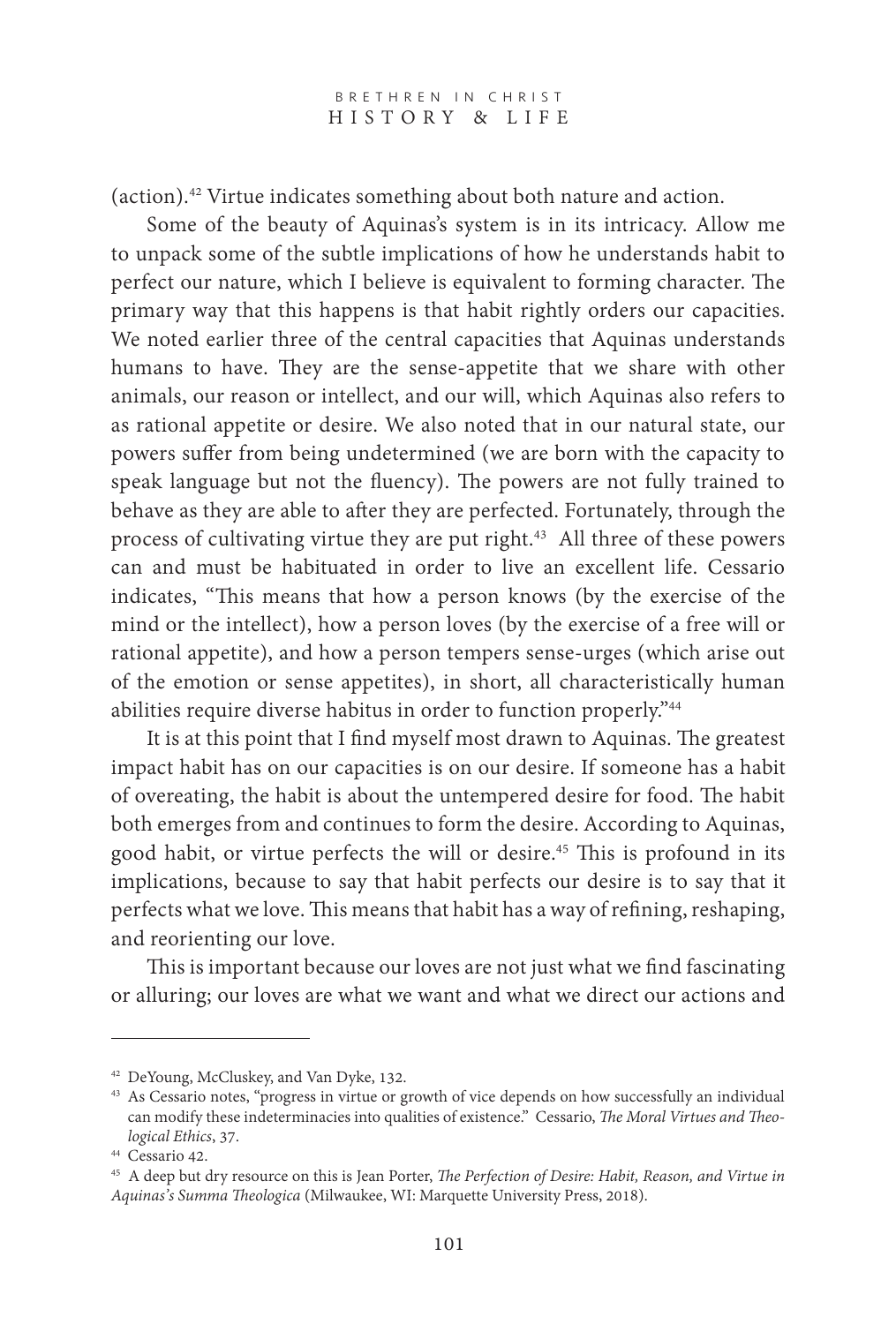lives towards. In his book, *The Primacy of Love*, Paul Wadell writes, For Aquinas, the great beauty and promise of the moral life is also perhaps its greatest fear: we do become what we most love. There is no way to escape this. We cannot avoid the influence of our sovereign desire because it abides as the primary intention of all our behavior. It expresses itself in all we do, it is the power behind our activity. What we love most gets spoken through our actions, and through those actions returns to us in a further defining of ourselves. There is grand hope in this because it means we can and do become the kind of people we wish to become; action is efficacious, most notably in the character it produces in us.<sup>46</sup>

We have thus far observed that habit forms either good or bad character and that good habits perfect our capacities, particularly our desire. We have also noted previously that habit is a disposition. Since habit causes us to be predisposed to respond to certain stimuli by acting in regular ways, this inclination offers us and those who encounter us a degree of stability. Habit, therefore, provides us a path to greater consistency that would either not be possible or would be considerably more difficult without it.

The fact that living an excellent life consistently is difficult is another way in which habit contributes to our transformation. Since a good habit inclines us to make good choices and do good actions, we are more likely to do what we ought. Cessario writes, "*habitus* provides the whole person with settled capacities for action which surpass the simple ability to exercise will power."47 Virtue means that our will does not have to exert itself as fiercely to move us to do the right thing. In addition, the assistance that a good habit provides in doing the right thing increases the likelihood of success in completing the action. This is because virtue confers on the agent the ability to do good with ease, promptness, facility, and delight.<sup>48</sup>

This was evident in Tim McCarthy's action. As a result of his good habit (good training), he was able to react with speed, ease, and nimbleness. One

<sup>46</sup> Wadell, *"e Primacy of Love*, 35. On this point, I also recommend James K. A. Smith's *You Are What You Love: The Spiritual Power of Habit* (Ada, MI: Brazos Press, 2016).<br><sup>47</sup> Cessario, *The Moral Virtues and Theological Ethics* ,43.

<sup>&</sup>lt;sup>48</sup> Nicholas Austin, *Aquinas on Virtue* (Washington DC: Georgetown University Press, 2017), 192.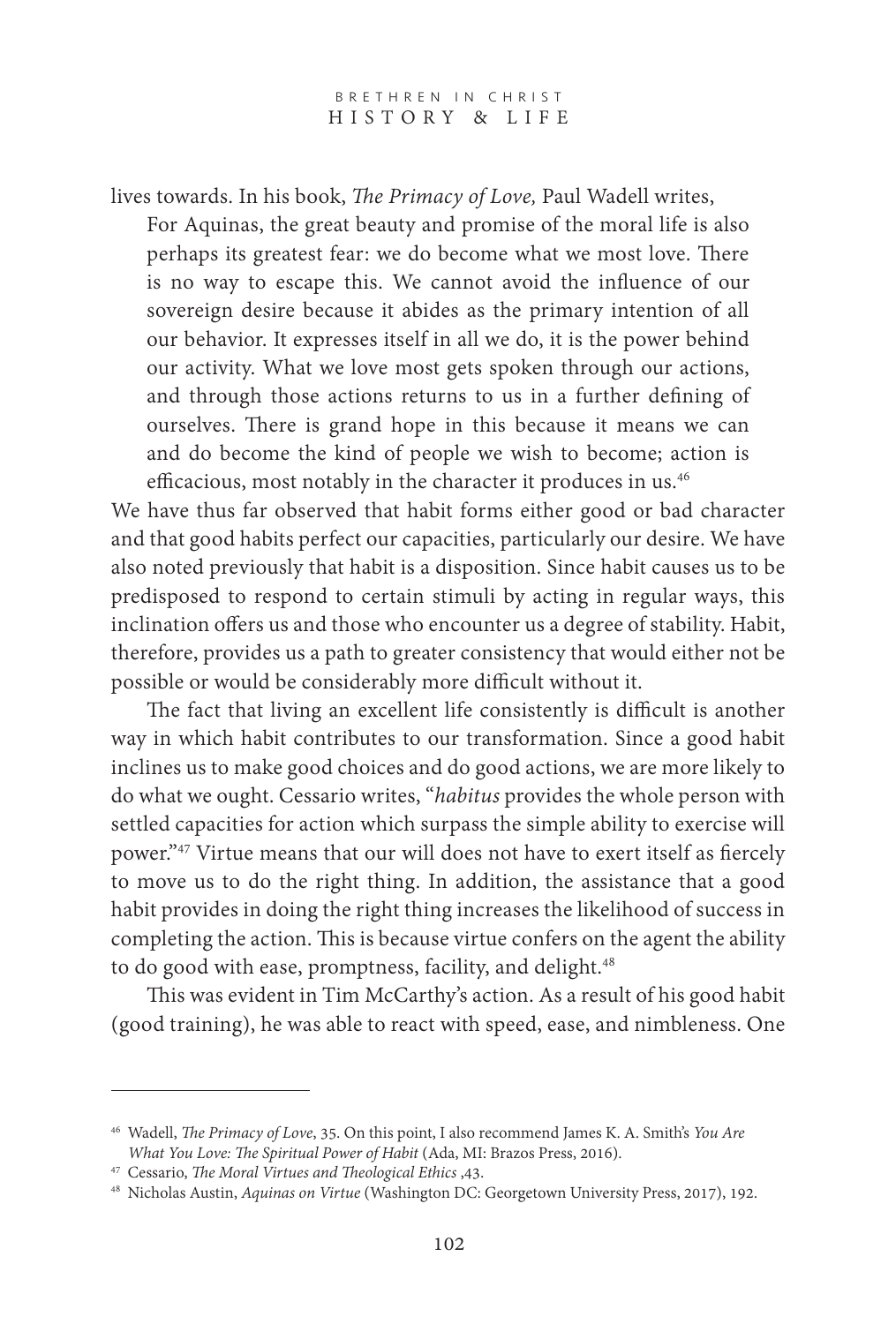might argue that getting shot could not be described as a delight. However, Tim undoubtedly felt some profound satisfaction for having done his job and taken a bullet for the President that day.

The last way habit impacts our transformation that will be addressed here is how habit causes us to emphasize *telos*. 49 We have already noted the relationship between telos and habit. They are so connected that it is impossible to think of habit as Aquinas did and not maintain a focus on the end to which we were created. *Telos* provides a unifying vision that enables us to evaluate the degree to which the diverse parts of our lives are working together towards our ultimate perfection.

When we forget about telos, our actions lose their purpose. The habits that we have, even if they are good, become anemic. For example, most Christians know that we should have a habit of prayer and Bible reading. These and similar acts are things that we certainly ought to do, but apart from telos, the reason for doing them is little more than duty, obedience, or tradition. These may be sufficient reasons for doing something, but they are hardly inspiring.

The ultimate end of humanity according to Aquinas is God, but not God as an abstract concept. The virtues that God gives to assist us in living an excellent life are faith, hope, and love, or what Aquinas refers to as charity.<sup>50</sup> Charity is love of God. In charity we do not simply love for our benefit; rather, we love God for God's own sake. Charity is the greatest of the three theological virtues because faith and hope will end when we see God, but charity will continue into eternity. Aquinas's entire system of the virtues is radical because it is based on his notion of humanity's ultimate end being friendship with God.

It is necessary for us to realize that a part of friendship with God means loving what God loves. This means that we ought to pursue a virtuous life not merely because of what the virtues produce in us but because God loves things like wisdom, justice, courage, and temperance. Moreover, friendship with God is not just loving what God loves but who God loves. Thus, a

<sup>&</sup>lt;sup>49</sup> Another promising area is the connection between habit and addiction. The topic is beyond the scope of this paper but is profoundly important. See Dunnington, *Addiction and Virtue*.

<sup>&</sup>lt;sup>50</sup> It is important that we allow Aquinas to define his own terms. Charity is love of God not alms-giving to the poor. *Aquinas's Summa "eologica* (Milwaukee, WI: Marquette University Press, 2018).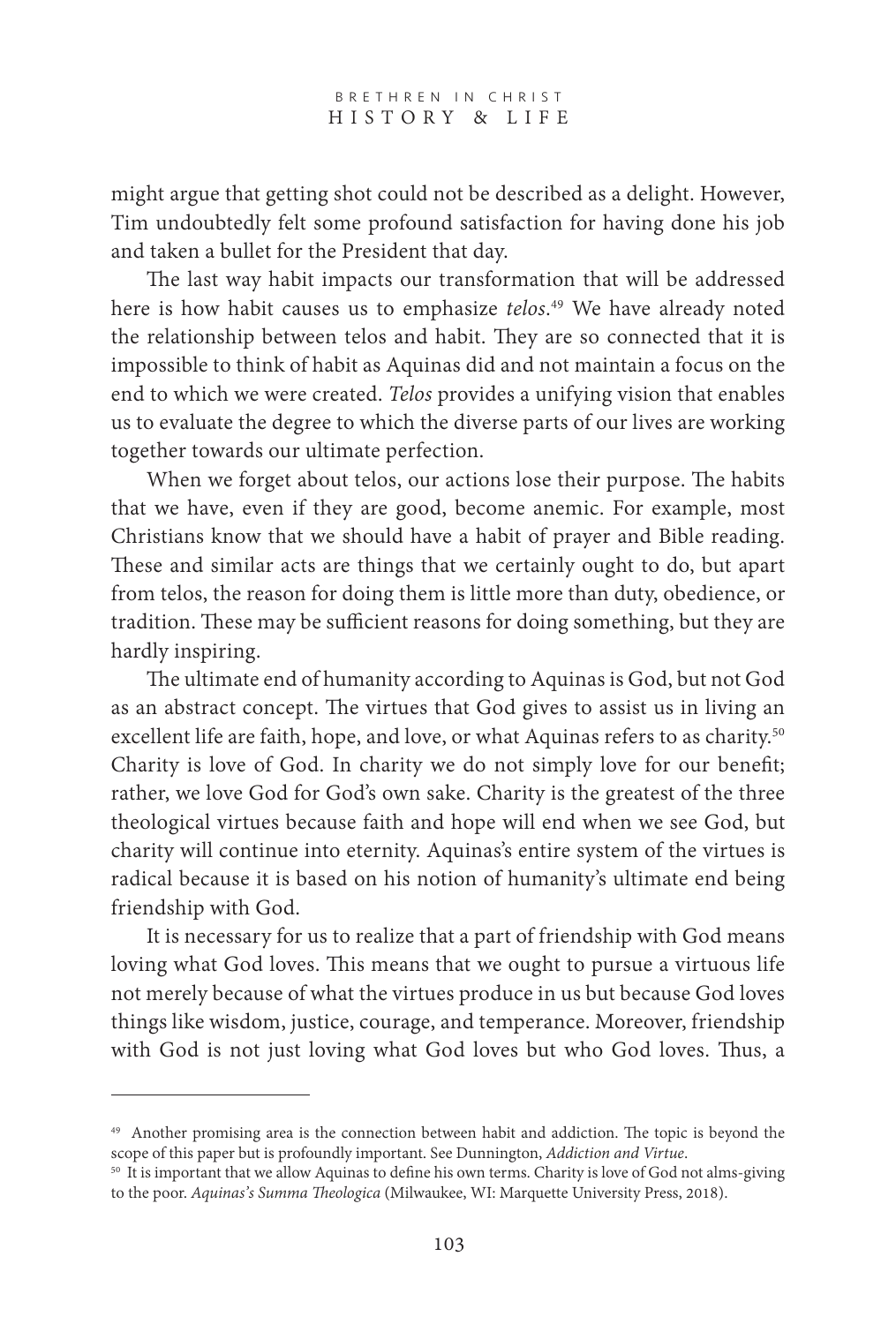Christian vision of the "good life" is one that is characterized by excellence in our relationships with God and our neighbors. In a world that has lost interest in and has largely dismissed truth claims, I believe this view of the "good life" can be appealing and convincing.

Lastly, when we remember telos, we have the opportunity to reverseengineer our lives to an extent. This happens when we continue to ask ourselves, "How do I live my relationships with excellence?" In answering that question, we must also ask, "What kind of person do I want to become?" With those questions in mind, we are ready to begin to contemplate the practices or habits that we need to introduce into, reinforce, or extinguish from our lives.

# **Some implications of habit for our communal life**

We have examined the profound ability that habits have to change our lives in both positive and negative ways. We now have to ask ourselves if corporate habit functions in a similar way? Do corporate habits have comparable impact on our lives individually and our life together?

The first thing we should understand is that regardless of the group, we do not tend to talk about our social life in terms of habit. This is just as true for followers of Jesus as any other group. The fact that habit is not part of our ecclesiological vocabulary does not mean that the concept is absent. Instead, we often talk about our corporate habits as "practices."

In his important work on virtue, Alister MacIntyre offers the following definition of practice. Admittedly, this definition is conceptually thick and will not be unpacked here, but it demonstrates the connections between practice and the ideas that have been discussed in this study previously regarding habit. He states that practice is

any coherent and complex form of socially established cooperative human activity through which goods internal to that form of activity are realized in the course of trying to achieve the standards of excellence which are appropriate to, and partially definitive of, that form of activity, with the result that human powers to achieve excellence, and human conceptions of the ends and goods involved, are systematically extended.<sup>51</sup>

<sup>&</sup>lt;sup>51</sup> Alistair MacIntyre, *After Virtue* (Notre Dame, IN: University of Notre Dame Press, 1981), 187.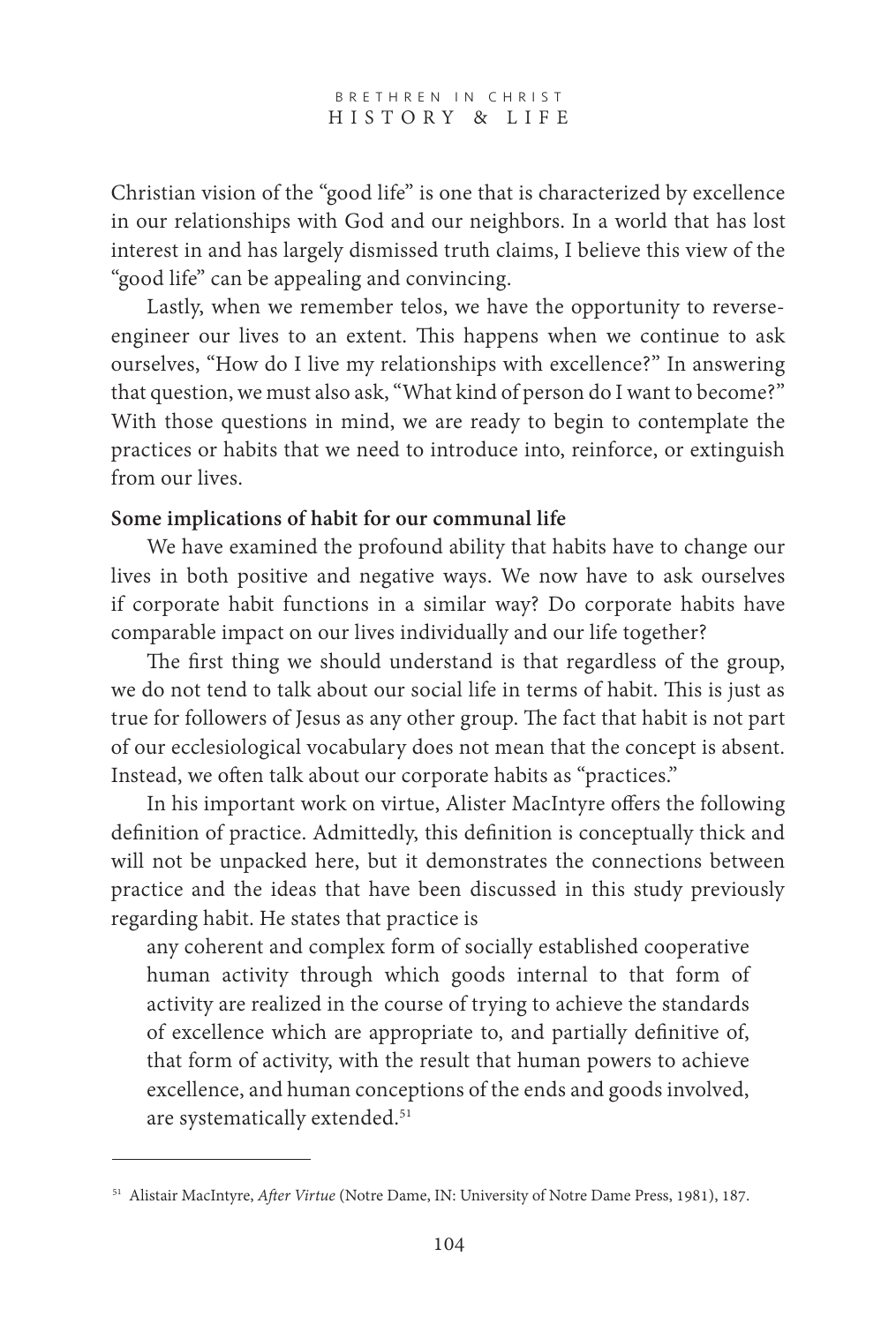The only part of this definition I will comment upon is the "complex form of socially established cooperative human activity." If basketball is the practice (the "complex form of socially established cooperative human activity"), this means that there are any number of component parts that must also take place if one wants to play basketball with excellence. A short sampling includes countless hours of dribbling, thousands of freethrows, and running plays over and over again. Dribbling is not playing basketball, but it is a necessary part of the complex form. However, even if all of the individual skills are mastered, a number of individual acts must be combined with the acts of others for something to qualify as a practice in this sense.

Having made the connection between habit and practice, we also ought to observe that our practices form both who we are as individuals and who we are as a group. It is not just our personal actions and habits that influence us. I am also personally formed by the practices of the group(s) to which I belong. Among the ways that this occurs is by impacting the way we see things and think about things. Some of the manifestations of this are peer pressure, herd mentality, and group think. But the social dimension of the virtuous life extends beyond this.

Community is not merely able to contribute to our formation as individuals; we actually need others if we want to be virtuous.<sup>52</sup> Among those in this community are those who are able to serve as models for us to imitate. This means paying attention to the giants of the faith. Ezra Sullivan notes, "The nature of a thing is most apparent when it is in optimal form, and the saints are those who have reached an optimal human condition because of their habits. They lived out their habits heroically."<sup>53</sup>

We also need those who are closer to us. We need our friends. Aquinas believes that there are at least three reasons we need friends in the pursuit of happiness. We need friends so that we may do good to them, so that we may delight in seeing them do good, and so that we may be helped by them in our good work. He states, "For in order that man may do well, whether

<sup>52</sup> John Fitzmaurice, *Virtue Ecclesiology: An Exploration in "e Good Church* (New York: Routledge, 2017), 76.

<sup>53</sup> J. Sullivan, *Heroic Habits,* 16.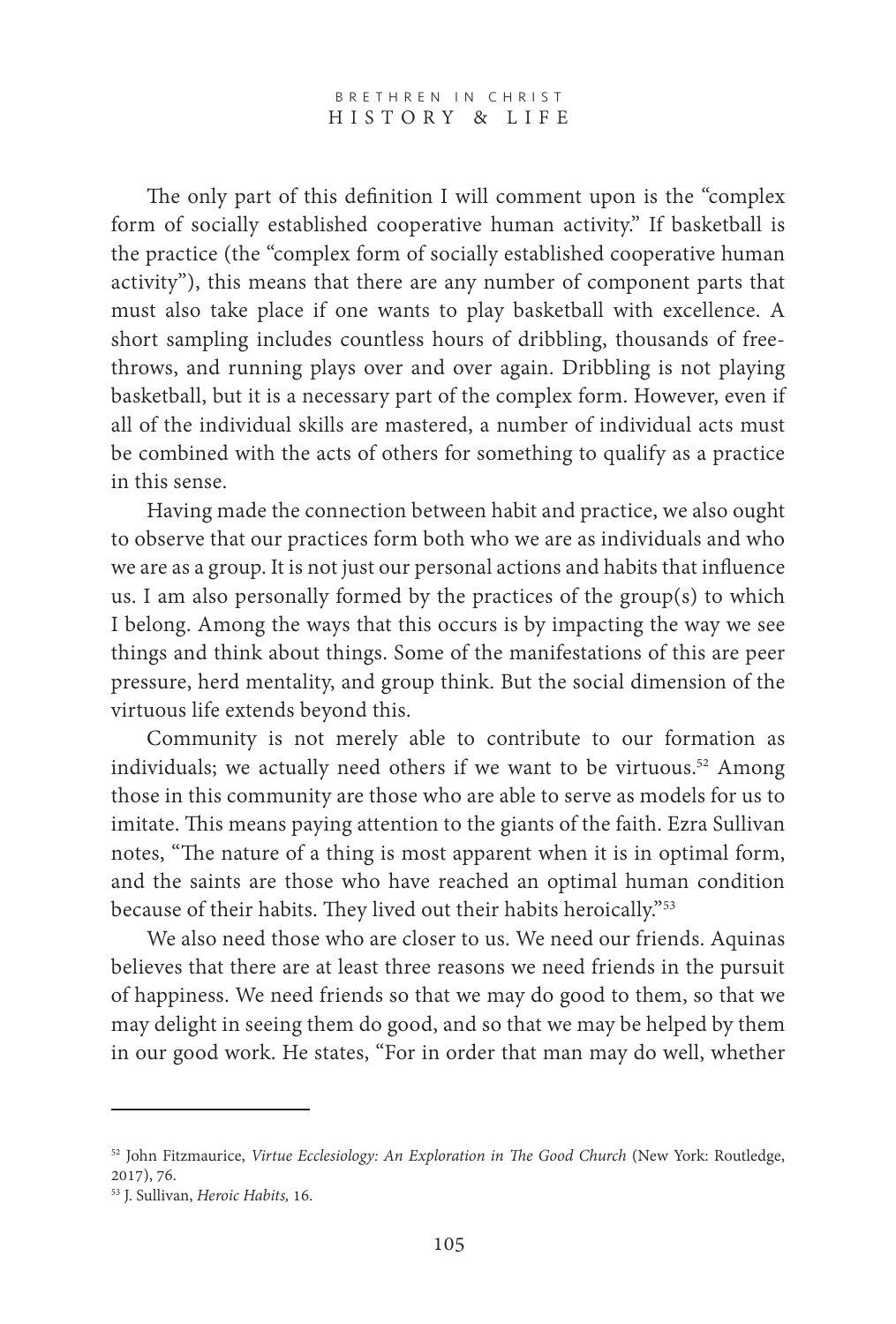in the works of the active life, or in those of the contemplative life, he needs the fellowship of friends."54

If this is true, it may follow that we are experiencing the effects of lives without virtue not only because we have failed to attend to the role of habit but because we have failed to make and maintain friends. Virtue and friendship seem to be inextricably linked. They rise or fall together. Philosopher John Cuddleback asks, "Why do we not have true friendships? The answer is startlingly simple. We cannot have true friendships if we are not striving to be virtuous. The kind of life required for friendship is a virtuous life."<sup>55</sup>

## **Beginning with the end**

Prior to considering the practices of the church, I think it is important to consider the *telos* of the Church. Simon Chan begins his book Liturgical Theology by stating that "critical to any ecclesiology is the question of how the church is to be understood in relation to creation."<sup>56</sup> At first this seems like a typically boring question by a theologian, but the question is really one about telos: what is the Church for? As Chan lays out what is behind and underneath his question, new significance emerges.

Chan states that the standard view of the Christian Church today is what he calls an instrumental view. In this view, God's ultimate purpose is to save souls, and the Church exists because it is God's main tool that he uses to accomplish that end. According to this view, the end is personal salvation, and the means is the Church.<sup>57</sup> Chan believes that in spite of it being the dominant view in the West presently, the instrumental view is incorrect. In its place, he proposes an ontological understanding of the Church, which he believes is a more ancient understanding.<sup>58</sup> Since the question is essentially, "What is the Church for?," we are discussing purpose, and the

<sup>54</sup> *ST* Ia IIae, 4 8.

<sup>55</sup> John Cuddeback, *True Friendship: Where Virtue Becomes Happiness* (San Francisco: Ignatius Press, 2021), 19.

<sup>&</sup>lt;sup>56</sup> Simon Chan, *Liturgical Theology* (Downers Grove, IL: InterVarsity Press, 2006), 21.

<sup>&</sup>lt;sup>57</sup> I am not suggesting that the Church saves. It is clearly Christ who does that, but God uses the Church to share the news of what Christ has done.

<sup>58</sup> Ontology is the fancy philosophical term for being or essence.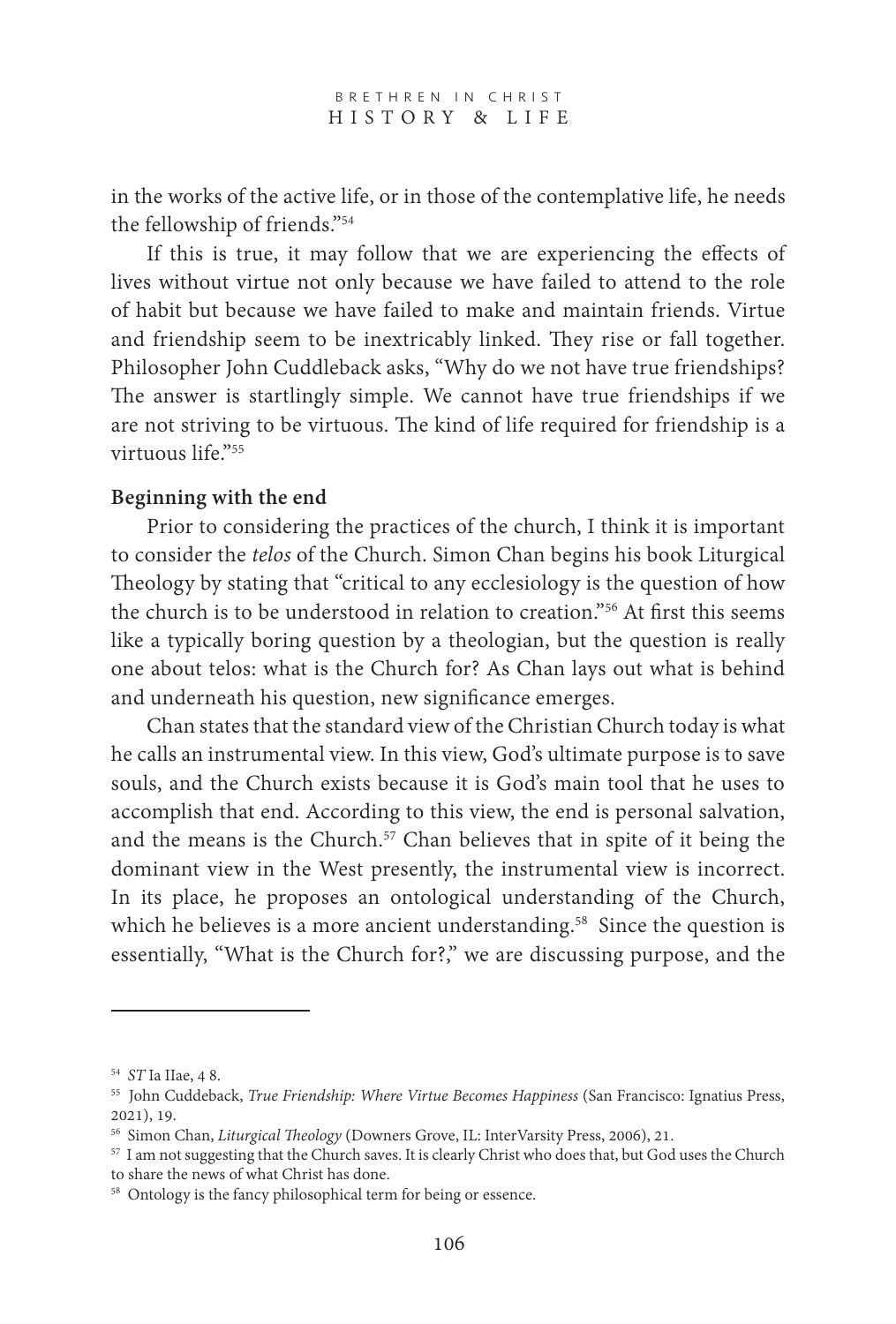topic is actually *telos*. For this reason, I am going to refer to his view as a teleological view of the Church, since it is based on the idea of telos.

In this teleological view, Chan suggests that God's ultimate purpose is to form a people for himself, and salvation, while still essential, is the means to that end. In its most simplified form, Chan has really only swapped the means and the ends, but the implications of this move are enormous. Let me offer just one example.

To state it crudely, in the instrumental view, the Church is basically a fire insurance agent. People need to stay out of hell, and we have something for them that accomplishes that. Some buy it (salvation), and some don't. As time passes, many of those we sold our insurance policy to leave, and we never see them again. But why should we expect anything else? They simply bought what we were selling. We told them, "All you need to do is believe," and that is all they are doing. Why do we find this strange? How many of us have a personal relationship with our insurance agent if we aren't related to him/her?

In the instrumental view of the Church, there is no great answer to the question, "Why go to worship on Sunday morning?" The answer will typically be some version of obedience or tradition. We go because Christians should. But what if we have it wrong? What if salvation is not the end but the means? What if God's ultimate purpose is not even my personal salvation? Yes, of course I still need to be personally saved, but it is because my personal salvation is the only way that I can fit into or take my place in the People of God. Why go to church in the teleological view? We go because that is what God's people do. We gather because we are a people! We gather because it is the only way for our lives to be properly ordered to function as they are designed.

If Chan is correct that the Christian faith is much more fundamentally corporate than individual, then everything that has been discussed previously about personal formation is a necessary component of our life together. If our telos is primarily corporate or social, and we live our life together excellently (with virtue) then we have something unique to offer the world that is in stark contrast to the largely fragmented world that many in the West experience today.

Not only does telos provide a unifying vision, we also observed that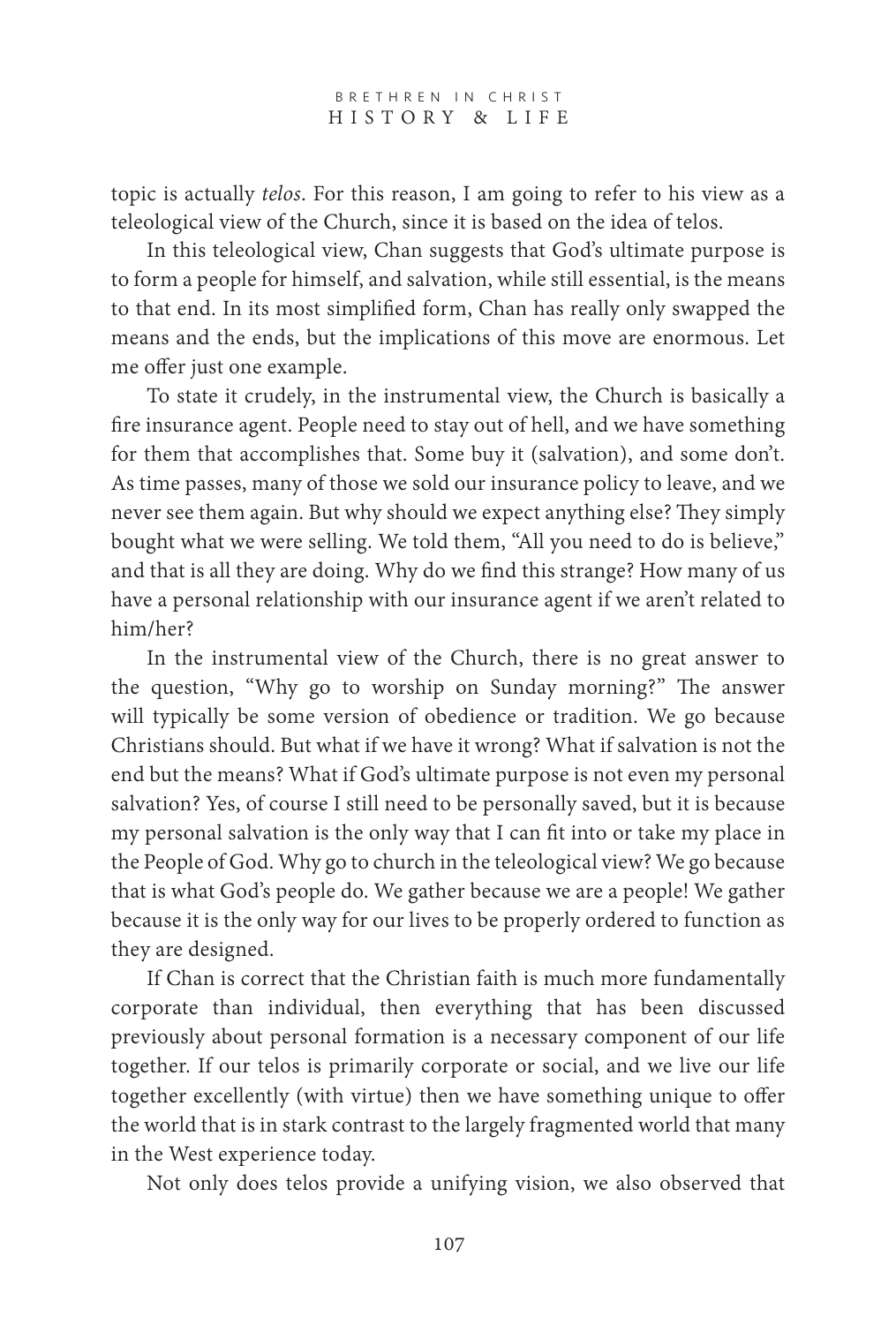it makes a reverse engineering of the Christian life possible.<sup>59</sup> I previously asked, "What kind of person do I want to be?" Now we must ask, "What kind of people do we want to be?" In answering this question, we must ask, "What practices we need to introduce into, reinforce, and extinguish from our life together in order for us to live all of our relationships with excellence?"60

## **Practices**

If we are going to pursue virtuous living together, then we must begin to prayerfully examine what this looks like for our various practices. To make the present exercise more manageable, I will not be addressing specific practices. The practices of the People of God can be divided into five areas: witness, discipleship, fellowship, worship, and service. I am going to direct our thoughts to discipleship, witness, and worship, but this exercise could be done for each practice area and for each individual practice.

James K. A. Smith's *Desiring the Kingdom* asks some probing questions about our practices of discipleship/education when he writes,

What is education for? And more specifically, what is at stake in a distinctively Christian education? . . . . It is usually understood that education is about ideas and information. . . . And so distinctively Christian education is understood to be about Christian ideas. . . .

But what if this line of thinking gets off on the wrong foot? What if education, including higher education, is not primarily about the absorption of ideas and information, but about the formation of hearts and desires? . . . What if education was primarily concerned with shaping our hopes and passions—our visions of "the good life"—and not merely about the dissemination of data and information as inputs to our thinking? What if the primary work

<sup>&</sup>lt;sup>59</sup> In some ways it seems inappropriate or at least odd to talk about reverse-engineering the life of faith, but I do not see a real difference between describing the reverse engineering of the Christian life as opposed to beginning to live in the light of the reality of the inaugurated but not yet consummated Kingdom of God.

<sup>&</sup>lt;sup>60</sup> A number of years ago, Ellen Charry coined a term that may be helpful - "aretegenic," meaning conducive to or producing virtue. How do we live our life together in a way that is aretegenic? Ellen T. Charry, *By the Renewing of Your Minds* (Oxford: Oxford University Press, 1997), 16.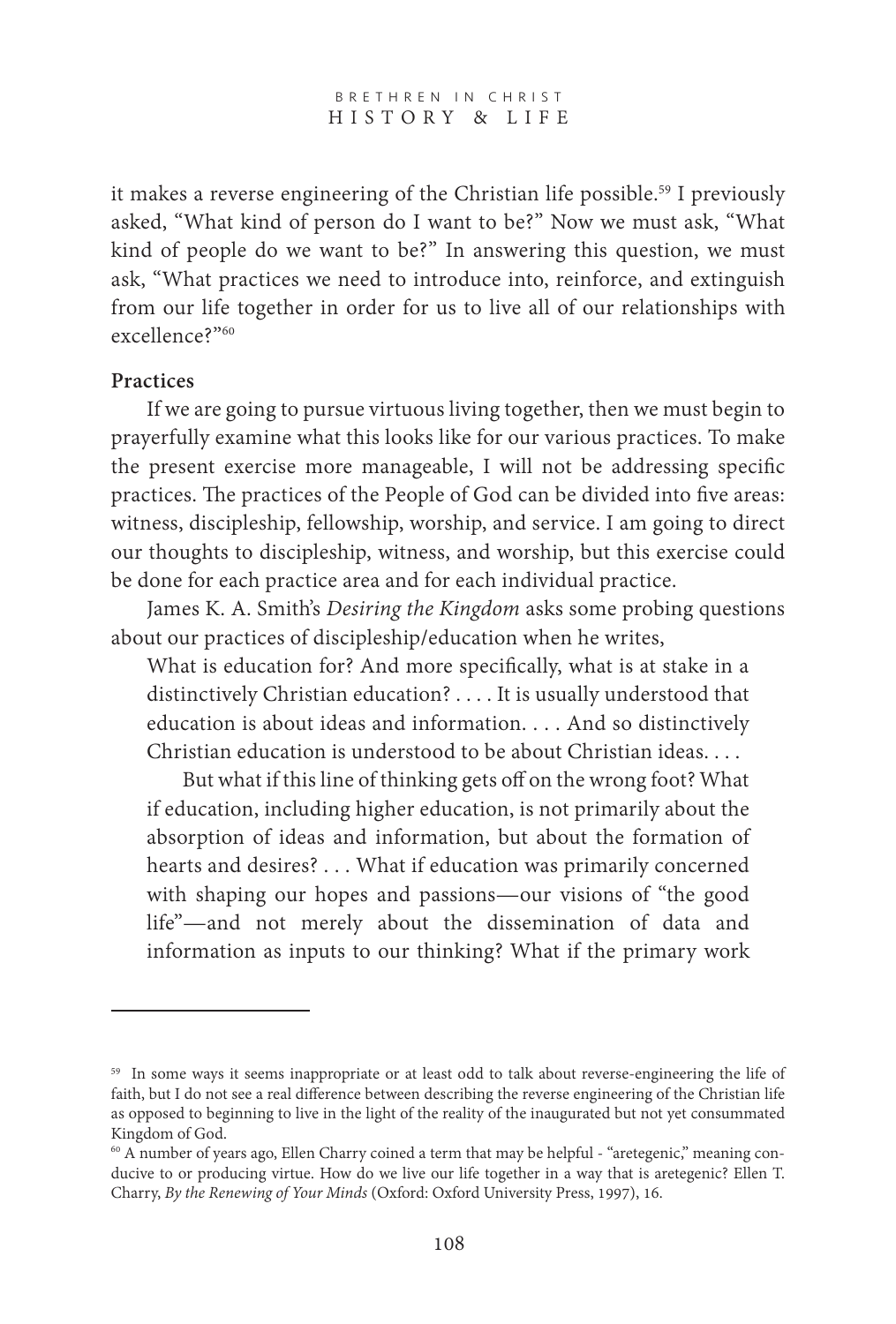of education was the transformation of our imagination rather than the saturation of our intellect?

What if education wasn't first and foremost about what we know, but about what we love?<sup>61</sup>

If I am honest, I get tired just thinking about being a part of a ministry that tries to get children to sit somewhat quietly for an hour in order to tell them a Bible story and then to convince them to memorize a Bible verse by the next week.

What if we changed our fundamental understanding of humanity? What if we understood ourselves, as Smith suggests we should, as desiring creature first and not just thinking creatures? What if we did not merely embrace habit as a possible path but actually reconceived our concept of discipleship around habit? What if real prayer, effort, contemplation, and collaboration were given to determining how we can help children become hungry for the right things? What kind of character do we want to see beginning to emerge in our children? How do we help them develop qualities like the fruit of the Spirit, or the cardinal virtues, or acceptance, openness, vulnerability, compassion, trust, truthfulness, stillness, generosity, presence, humility, gratitude, hope, forgiveness, patience? How might this not only assist them individually but also be a form of leadership development for future generations of the church? What would it look like to be regularly painting a picture for them of the "good life" so that when they are older and out in the world, they continue to find the Christian vision of a well-lived life enthralling?

What does witness look like in light of our telos? How do we show ourselves to be God's friends, and how do we live so that people are convinced that they are invited into this friendship too? Do we actually have practices (a complex form as defined here) in the area of witness, or do we merely have sporadic, disjointed actions that could not really qualify as a practice or habit? Moreover, if we are honest, do we even have disjointed actions in this area? What practices do we need to introduce into, reinforce, or extinguish from our lives so that we are living these relationships excellently?

<sup>61</sup> James K. A. Smith, *Desiring the Kingdom* (Grand Rapids, MI: Baker Academic, 2009), 17-18. "is is essentially what C. S. Lewis was arguing for a generation earlier in *The Abolition of Man*.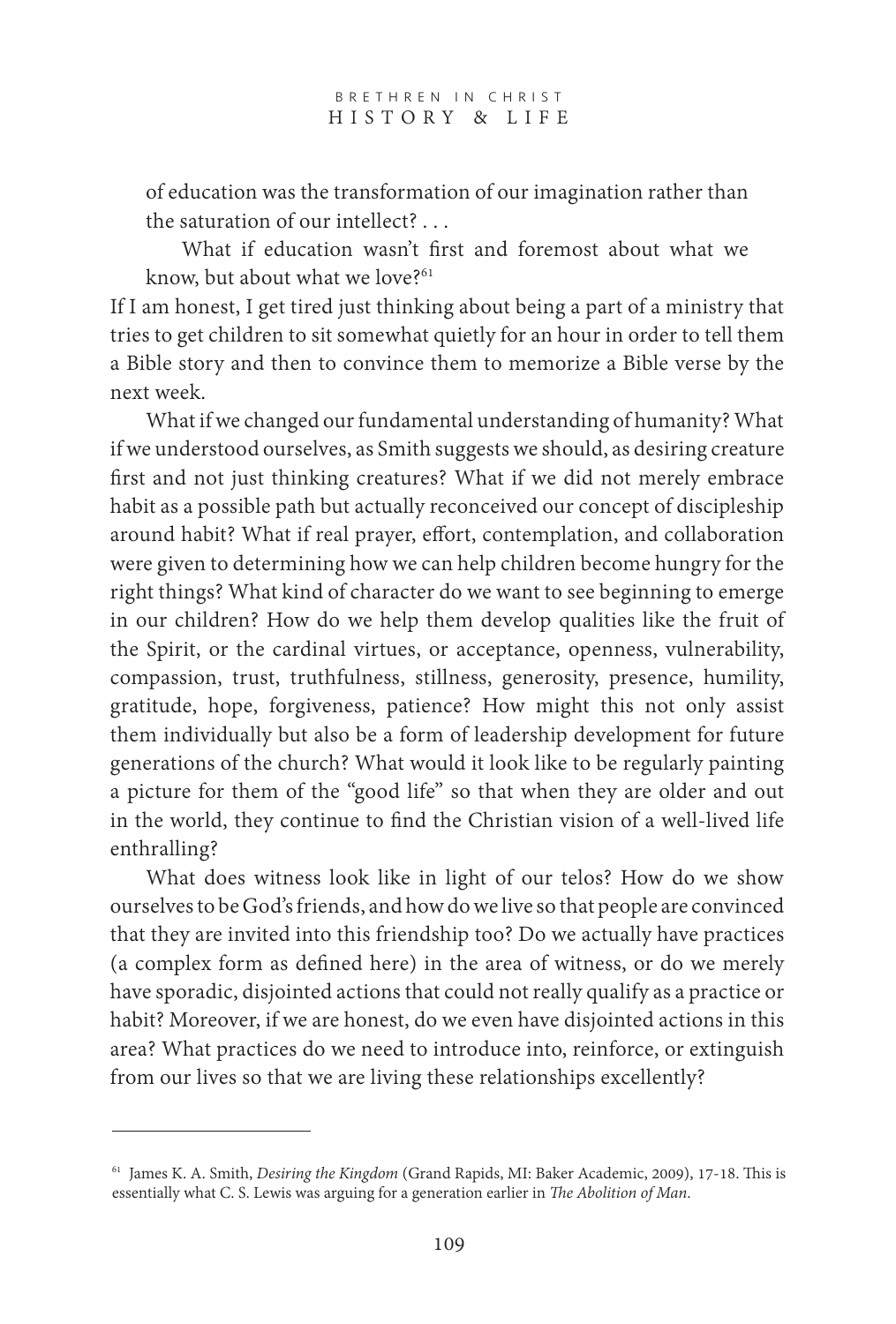How does our worship continue to refocus our attention on our telos? How does it remind us of our friendship with God? How does it reinforce the call to be friends with our neighbors? Worship seems to be primarily an expression of our love. If this is true, then how should we understand our current worship practices in light of Smith's statement above? Are we reinforcing the idea that humans are essentially thinking creatures rather than essentially desiring/loving creatures? What parts of our being are being employed in worship beyond our intellect? How might we grow in worship as a greater expression of a deeper love? What actions do we need to start doing, stop doing, or keep doing in order to form the dispositions of people who love God excellently? If Chan is correct and the Christian life is more corporate than individual, how do we need to reconceive our worship to remind us of the centrality of our corporate life? What practices in worship might help us remember that the Christian life is about Christ's body? What practices might help us be re-membered to that body?

# **Habit and holiness**

So far in this journey we have explored the elements of a theology of habit. We have also endeavored to understand how habit operates for our transformation both individually and corporately. As we conclude, I would like to change the direction of the focus somewhat.

I want to propose that habit has something to offer current Brethren in Christ thinking on sanctification. Specifically, I believe that attending to habit can serve as a corrective to past and present trends regarding sanctification. Let me begin by identifying the present trend.

I do not know when it began, and I do not know how or if it will end, but there is an observable gradual movement away from a more typical Wesleyan view of sanctification to one more consistent with Augustine. I would like to point out three signposts by which we can discern the direction of the tide. The first is whether sanctification is viewed as simply a process or more than just a process. The second is the degree to which Christians ought to expect to sin in this life. Another way of understanding this second signpost is whether or not Christians continue to have a sin nature after conversion. The third signpost is related to the second. It is the amount or degree of sanctification the view believes is possible in this life.

Both Augustinian and historic Wesleyan views understand sanctifica-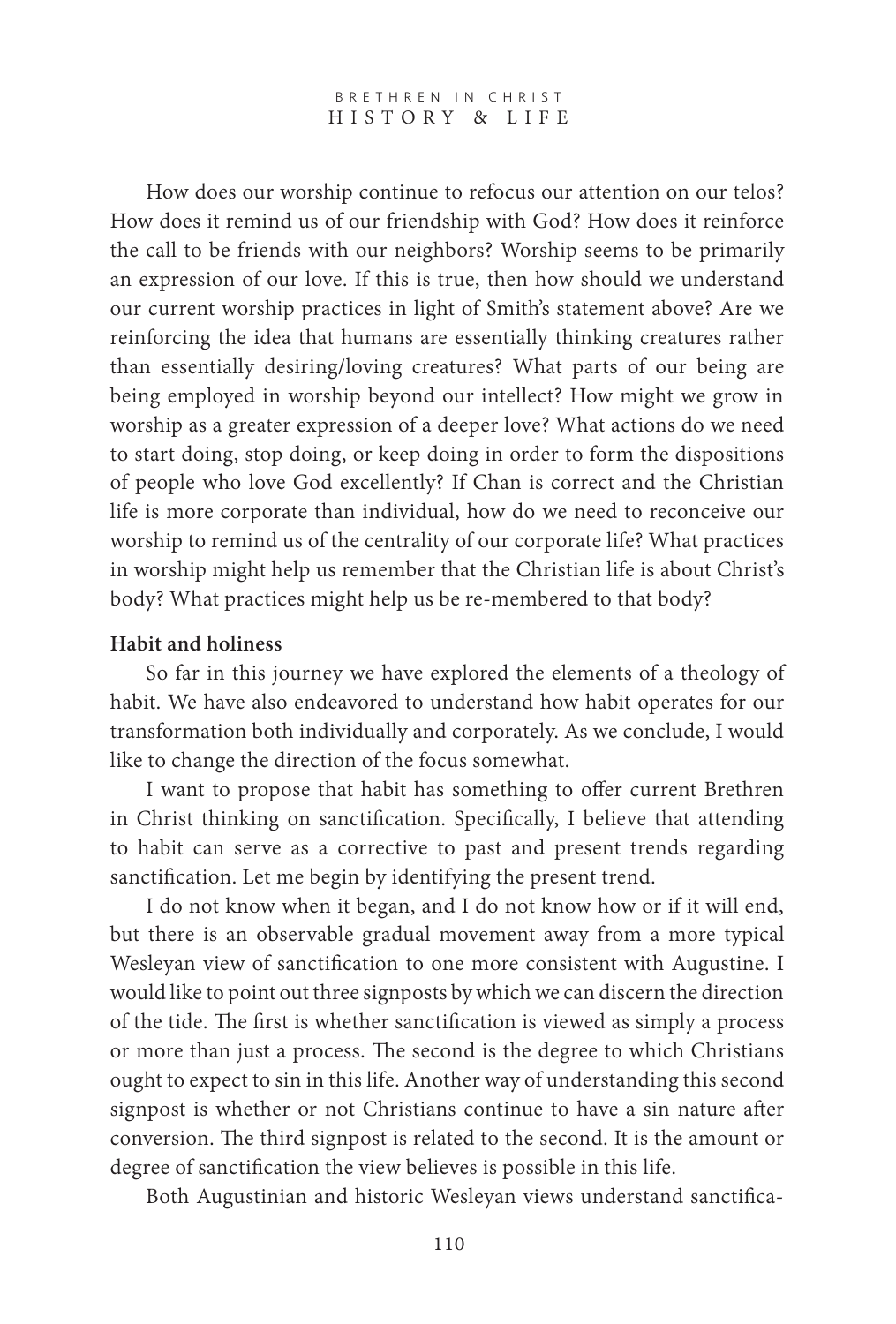tion to begin at the point of conversion/justification/regeneration. Both views understand sanctification to be a process that lasts throughout an individual's physical life. It may be helpful to think of sanctification as a building with multiple floors. The ground floor is when Christ begins his work of regeneration, which coincides with our conversion. The top floor is when we are completely conformed to the image of Christ, what theologians refer to as glorification. We understand that our glorification will occur after our physical death.

Throughout the physical life of a Christian, God is working through the Holy Spirit, gradually taking us from one floor to another. We are essentially on a never-ending ramp or staircase to higher and higher floors. As Paul writes, "He who began a good work in you will carry it on to completion until the day of Christ Jesus" (Phil. 1:6, NIV).

In an Augustinian understanding, sanctification is simply a lifelong process. One of the reasons that it is a process is the belief that prior to being completely conformed to Christ in glorification, we will continue to have a sin nature in this life. We have been delivered from the guilt of our sin, but we are still overcoming the sin nature.<sup>62</sup> Since sanctification is a lifelong process and since we are continually contending with a sin nature, the amount of victory over sin one should expect to experience before death is somewhat limited. Augustinians are not sure how many floors you can ascend before death, but one should expect that a number of floors will be remaining when one dies.

As I indicated, Wesley certainly and plainly thought that sanctification was a process. However, where those following Augustine see only ramps or stairs, Wesley believed that there were some elevators that could be experienced. While I cannot unpack Wesley's hope for Christian perfection here, he believed there was a "second work of grace" available to Christians. This is an experience, most commonly subsequent to salvation, where a person yields him/herself to God. It is typically a sudden crisis experience that results in a dramatic change in the person's character. Prior

 $62$  For example, in commenting on 2 Peter 1:15, Calvin states, "it is an arduous work and of immense labour, to put off the corruption which is in us, he [Peter] bids us to strive and make every effort for this purpose." John Calvin, *Calvin's Commentaries* (Grand Rapids, MI: Baker Books, 1999), 22:372.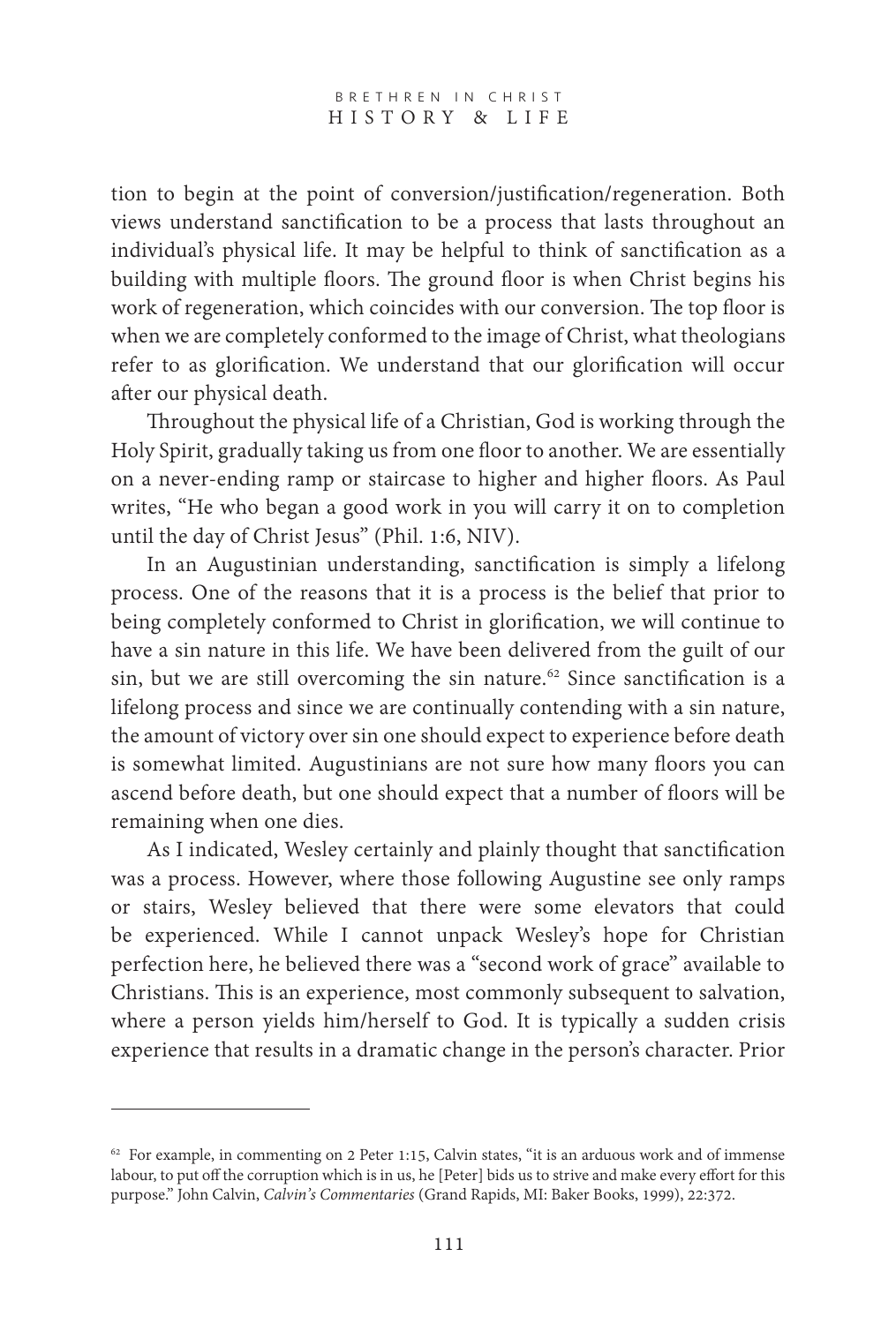to that moment, one thing is true and real about that person and after that moment, it is as if everything is (or at least some significant things are) different. The doors of the elevator open, and suddenly the person is no longer on the same floor.

Wesley agreed that we could still sin after conversion; he simply did not think that it was inevitable or a foregone conclusion. While we may still sin, we have been delivered from the dominion of sin. In other words, we do not sin because we are sinners, as was formerly the case; we sin because we freely choose to sin. Sin remains an ongoing reality that we must contend with because it is present in the world until Christ returns, but having experienced the new birth, we are not bound to sin or bound by sin according to Wesley.

When these aspects of Wesley's view are considered together, I believe they result in a greater optimism regarding sanctification. The possibility of a second work of grace that brings about significant change, combined with the sense that we are no longer slaves to sin means that those who follow Wesley ought to have a greater hope of the amount of sanctification someone can experience in this life. Returning to our building image, Wesleyans believe that by cooperating with the Holy Spirit, one can reach higher floors in this life than Augustinians believe is possible. While I am sure that many Augustinians would reject my assessment of their view as being less optimistic regarding sanctification, one need only discuss with them the possibility of Wesley's notion of Christian perfection to understand that this is accurate.

This greater hope for sanctification is one of the fundamental reasons that I believe that we must maintain a Wesleyan view of sanctification, particularly in light of current trend to an Augustinian perspective on sanctification within the Brethren in Christ. Yet, as I indicated it is not only the current trend that needs correction. Some past Brethren in Christ thought on sanctification ought to be addressed as well.

Many in past generations of the Brethren in Christ have suffered unnecessarily because of an unhealthy expectation for a particular kind of experience of entire sanctification. I know folks who have had postconversion experiences that changed their lives forever, and I know others who have felt like second-class Christians because they did not. I believe a Brethren in Christ view of sanctification must hold out that hope and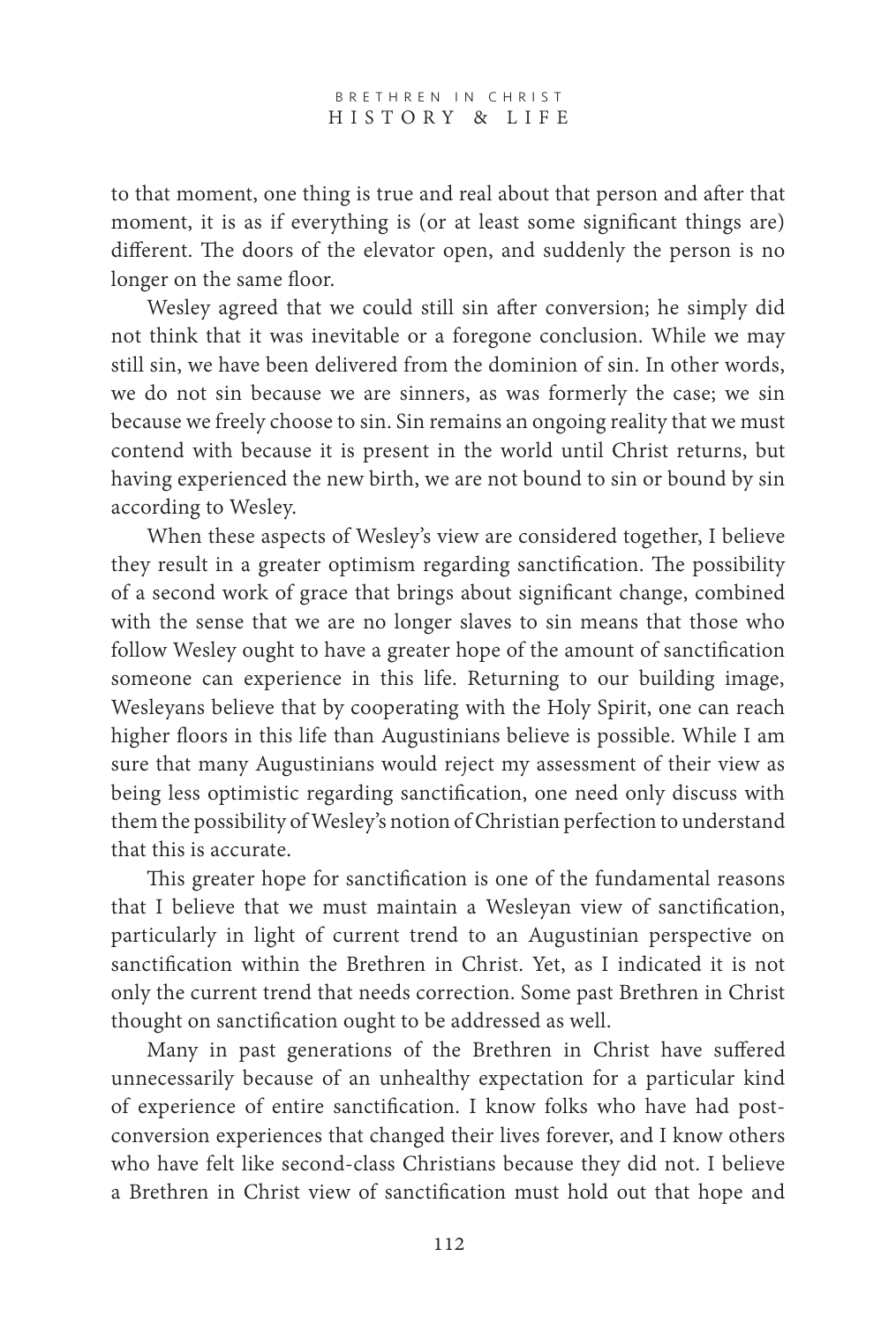possibility for a second work of grace without an expectation that it looks a particular way. I do not want to give up the idea that there are elevators in this building, but perhaps there are not as many as we thought.

Returning to the current status of sanctification in the Brethren in Christ, if my recollection is correct, the vast majority of Doctrinal Questionnaires  $(DQs)$  I have read in the last few years have addressed sanctification only as if it were stairs or a ramp, with no expressions of hope for possible elevators. Most described the ongoing presence of sin nature and the lifelong struggle with sin. I cannot recall any DQs that celebrated the idea of being freed from the dominion of sin or expressed any real optimism about the heights one may obtain before the grave if we would but cooperate with God's grace. I find it noteworthy and profoundly sad that when we talk about sanctification, we focus on how much sanctification has not happened and will not happen in this life rather than on how much has occurred or could yet.

I am convinced that we need to retain a Wesleyan view of sanctification, not simply because we believe in the validity of a particular kind of experience but because we believe that we are actually changed by the grace of God. Instead of focusing on how many elevators there are or how one goes about encountering them, the more important issue is, "How high can we go?" I believe that we must have hope for real progress and genuine transformation in this life as we walk in step with the Holy Spirit. This is where I believe habit has much to offer.

Rather than waiting for some experience that may or may not happen, perhaps holiness ought to be reconceived as being intimately connected to habit. What might it be like to believe in the hope of entire sanctification that is a result of an experience or a result of a process (habit)? I do not mean habit in a legalistic sense where we have a list of deeds we have to do, but habit that is focused on our telos. We return once again to our teleological questions. What kind of people do we want to be? What are the practices that we need to introduce into, reinforce, and extinguish from our personal lives and common life together?

The Secret Service illustration at the beginning of this study confronts me with the question, what is actually possible in this life? If the most basic human desire (self-preservation) can be habituated into the background with no obvious assistance from God, if we can be trained so that our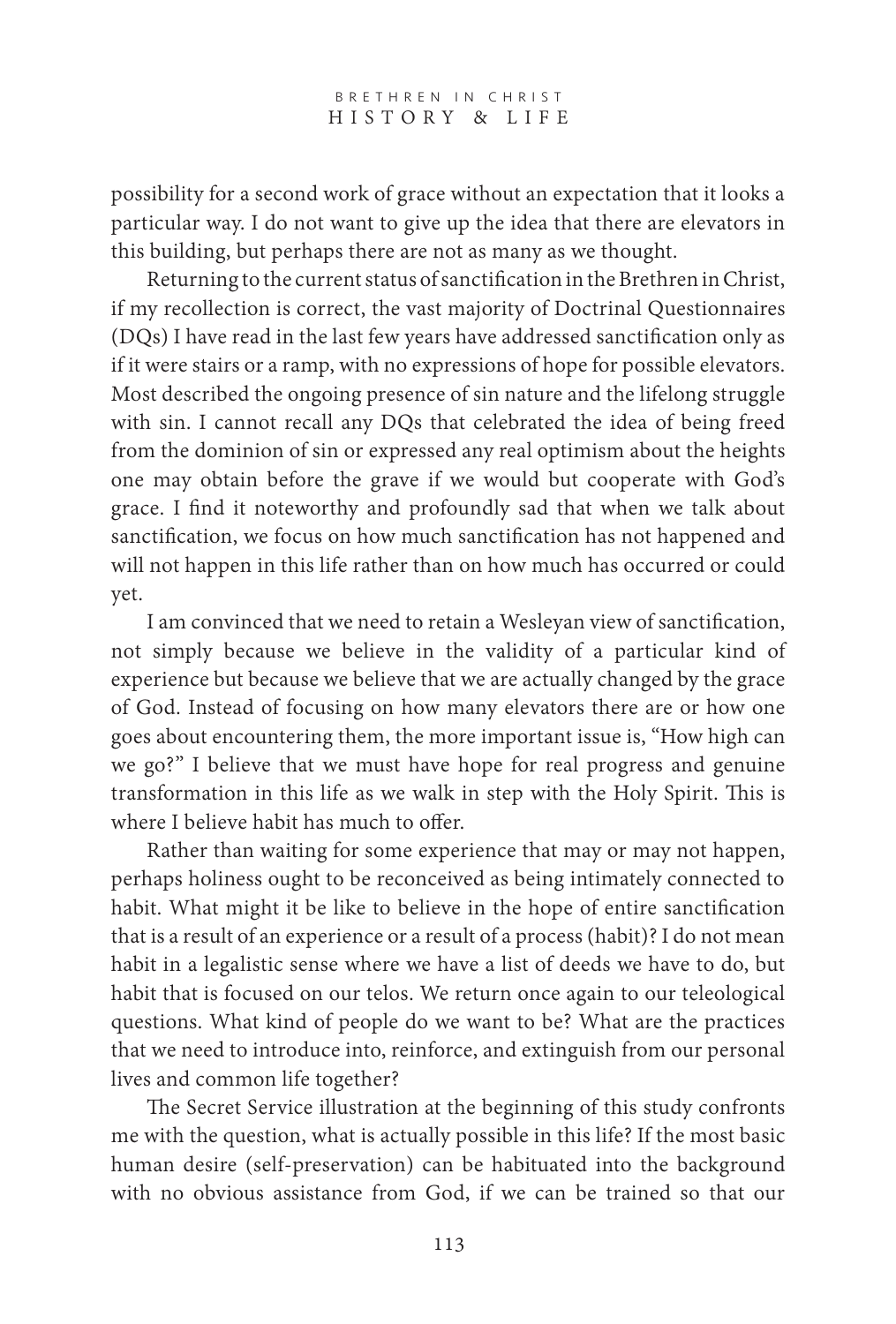#### BRETHREN IN CHRIST HISTORY & L I F E

instinctive response is for another rather than ourselves and our response is for the good of that person even at grave risk to ourselves, what amount of sanctification is possible for us who claim to have the power and presence of the Holy Spirit ready to assist? I am reminded of G. K. Chesterton's haunting challenge: "The Christian ideal has not been tried and found wanting. It has been found difficult; and left untried."<sup>63</sup>

How many floors can we put behind us while we are breathing? I do not have an answer, nor do I think there is a uniform one for every person, but I suspect that we are able to experience greater sanctification than most of us expect. Ultimately, we are confronted not merely by the actions of two Secret Service agents over forty years ago but by our own failure to be changed more substantially by the mystery of friendship with God.

When we view sanctification in terms of a lifelong struggle that we do not expect to be completed in this lifetime, we are setting our expectations too low. Rather, let us dare to dream of the progress that may be accomplished. It seems that one of the wonderful and dreadful things that Christ and the Holy Spirit came to accomplish was to deliver us from our excuses. Maybe rather than staying on the stairs or looking for elevators, maybe we should be locating the escalators—the individual habits and communal practices that God has provided to assist in our transformation.

Sanctification is not about trying harder to be nicer versions of ourselves. The formation of virtue is not about something as mundane as behavior modification. Rather, it is about Christian maturity. It is about being the people God desires us to be. We need to focus on habit because we are habit-forming creatures who are formed by our habits. Through virtue and the enabling of the Holy Spirit, each of us has a path to becoming the person we want to be. Perhaps more importantly, as we strive together and cooperate with the Holy Spirit, we are corporately becoming the people that God has desired for himself from the beginning of creation.

When we focus with laser precision on the human telos of being friends of God, we have a vision of the "good life" that helps form us and motivate us. I believe it will also capture the attention of the cynical, fragmented world

<sup>63</sup> G. K. Chesterton, *What's Wrong with the World?*, 57, Kindle.